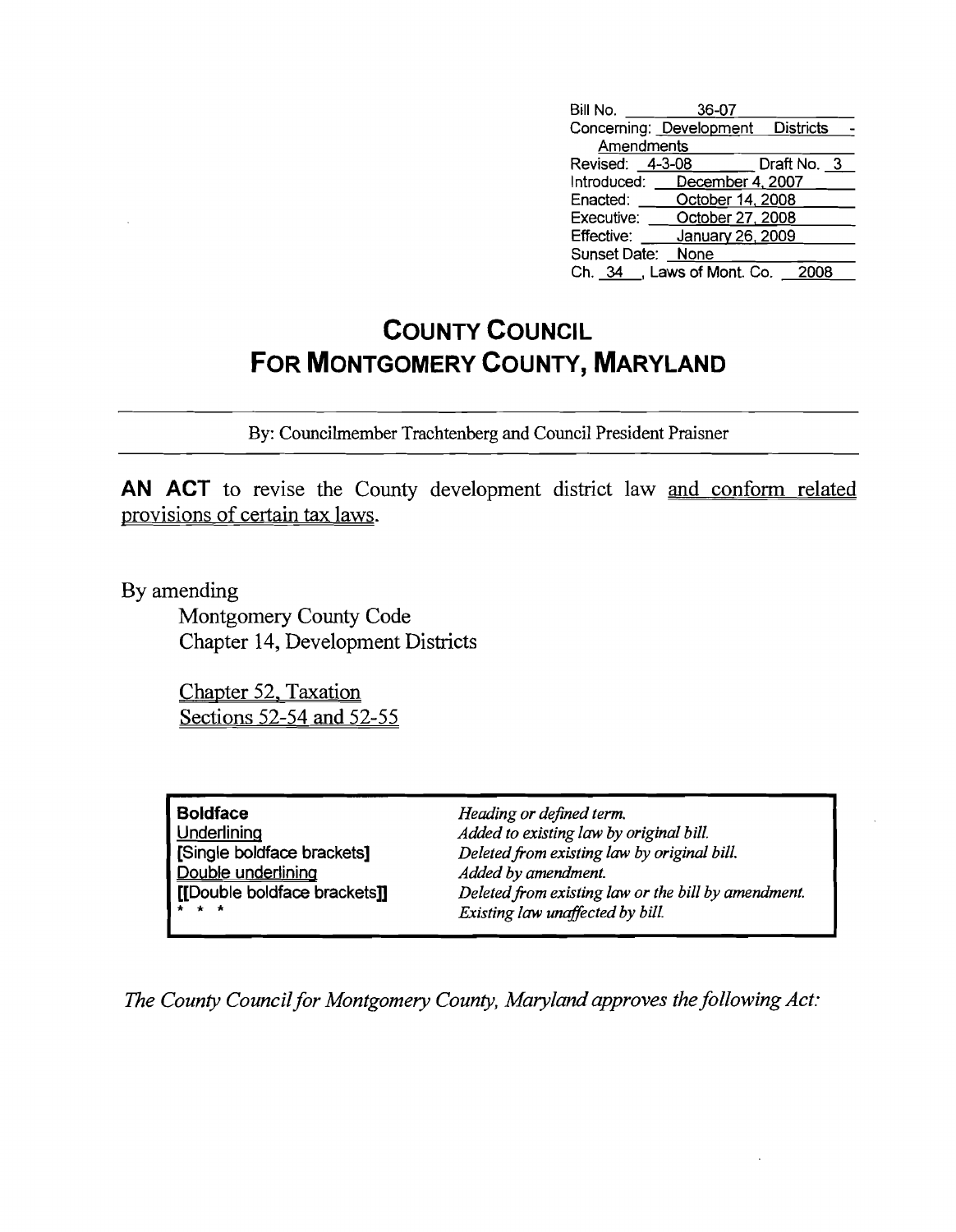| $\mathbf{1}$   |         | Sec. 1. Chapter 14 is amended as follows:                                       |
|----------------|---------|---------------------------------------------------------------------------------|
| $\overline{2}$ | $14-2.$ | Purposes.                                                                       |
| 3              | (a)     | The purposes of this Chapter are to:                                            |
| 4              |         | $\ast$<br>*<br>ж                                                                |
| 5              |         | authorize the issuance of bonds or other obligations of the County<br>(2)       |
| 6              |         | that are payable from special assessments or special taxes                      |
| 7              |         | collected, [[or tax increments created,]] in a development district;            |
| 8              |         | *<br>*                                                                          |
| 9              | $14-3.$ | Definitions.                                                                    |
| 10             |         | In this Chapter the following words have the following meanings:                |
| 11             |         | $[[* \t*$<br>$*$ ]]                                                             |
| 12             |         | $[[(a)]]$ <i>Adequate Public Facility</i> means any infrastructure improvement  |
| 13             |         | required by the Planning Board as a condition of approving a                    |
| 14             |         | preliminary plan of subdivision under Section $50-35(k)$ or identified in       |
| 15             |         | the [[Annual]] County Growth Policy as necessary for adequate public            |
| 16             |         | facilities approval in a development district.                                  |
| 17             |         | ∗<br>*<br>*<br>[[(b)]]                                                          |
| 18             |         | <i><u>Administrative Expense means any expense incurred by any County</u></i>   |
| 19             |         | <u>department or office in connection with the administration or funding of</u> |
| 20             |         | <u>a development district, including:</u>                                       |
| 21             |         | $\Omega$<br>any expense directly related to levying and collecting any special  |
| 22             |         | tax, special assessment, fee, or charge under this Chapter;                     |
| 23             |         | $\Omega$<br>any expense of complying with any arbitrage rebate requirement      |
| 24             |         | or disclosure requirement under federal or state law;                           |
| 25             |         | an allocable share of the salary of any County employee who is<br>$\Omega$      |
| 26             |         | primarily responsible for the administration or funding of a                    |
| 27             |         | development district;                                                           |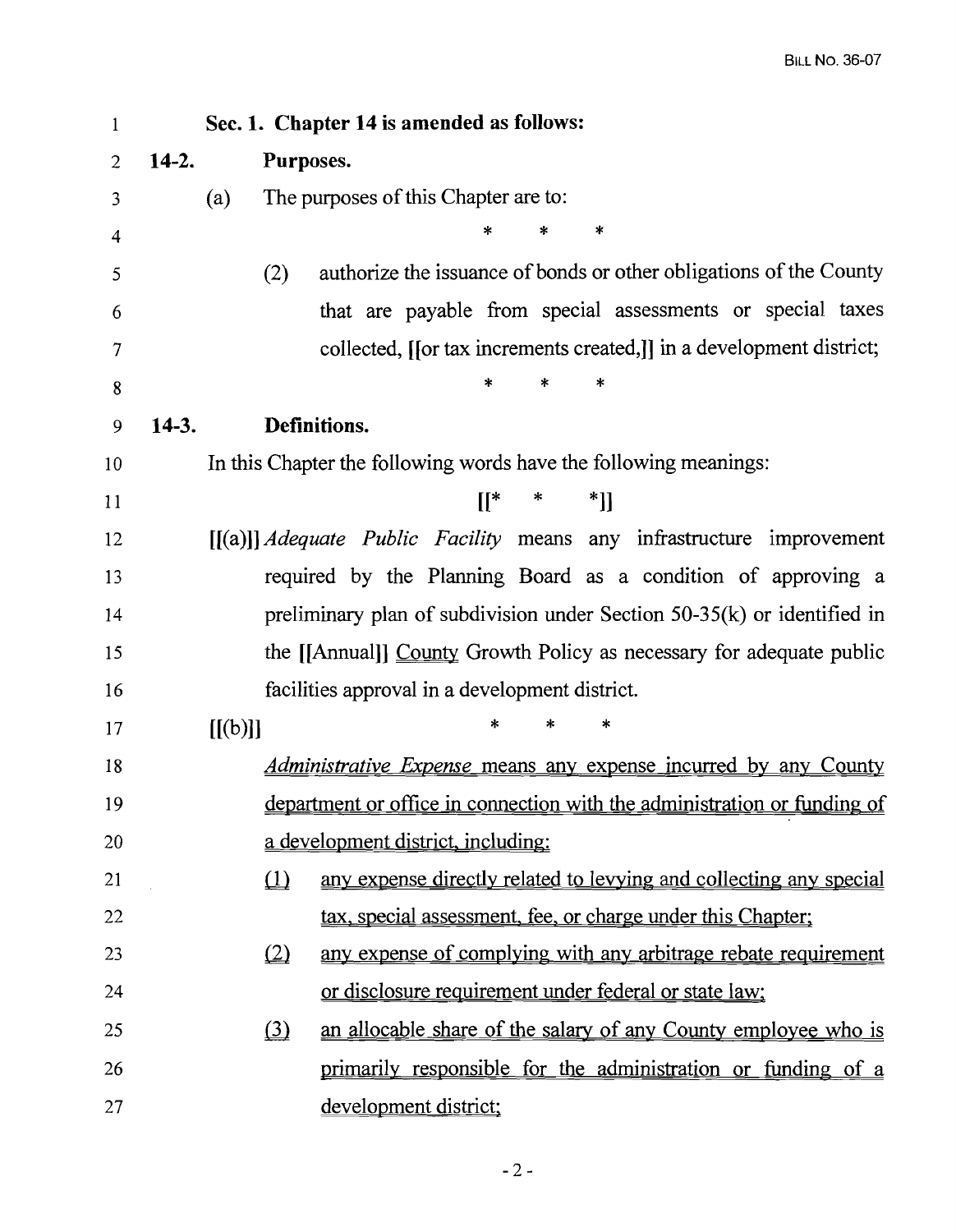| 28 | $\left( 4\right)$<br>an allocable share of County administrative overhead related to              |
|----|---------------------------------------------------------------------------------------------------|
| 29 | the administration and funding of a development district; and                                     |
| 30 | the fees and expenses of any fiscal agent employed by the County<br>$\circ$                       |
| 31 | in connection with development district bonds.                                                    |
| 32 | $[(c)]$ <i>Bond</i> means a special obligation or revenue bond, note, or similar                  |
| 33 | instrument issued under this Chapter or any other law if the                                      |
| 34 | indebtedness evidenced thereby will be repaid from revenue generated                              |
| 35 | by special assessments, special taxes, fees, or charges levied under this                         |
| 36 | Chapter <sup>[1</sup> ], or special funds established under the Tax Increment                     |
| 37 | Financing Act, I in a development district.                                                       |
| 38 | $[[(d)]]$ Cost means the aggregate dollar cost of:                                                |
| 39 | *                                                                                                 |
| 40 | (3)<br>financing charges and interest before and during construction                              |
| 41 | and, if the [[County]] Executive finds it advisable, for a limited                                |
| 42 | period after completing construction; interest and reserves for                                   |
| 43 | principal and interest, including costs of municipal bond                                         |
| 44 | insurance and any other financial guaranty, [and] costs of                                        |
| 45 | issuance, and administrative expenses;                                                            |
| 46 | المستحدث المستحدث والمستحدث والمستحدث والمستحدث والمستحدث والمستحدث والمستحدث والمستحدث والمستحدث |
| 47 | (7)<br>[[administrative]] expenses necessary or incident to deciding                              |
| 48 | whether to proceed with a district or any infrastructure                                          |
| 49 | improvement; and                                                                                  |
| 50 | $\ast$<br>[[(e)]]<br>*<br>$\ast$                                                                  |
| 51 | [(f)]] Development District means a special taxing district created for the                       |
| 52 | purposes listed in Section 14-2 and, if a resolution adopted under                                |
| 53 | Section 14-9 creates one or more subdistricts in a development district,                          |
| 54 | each subdistrict.                                                                                 |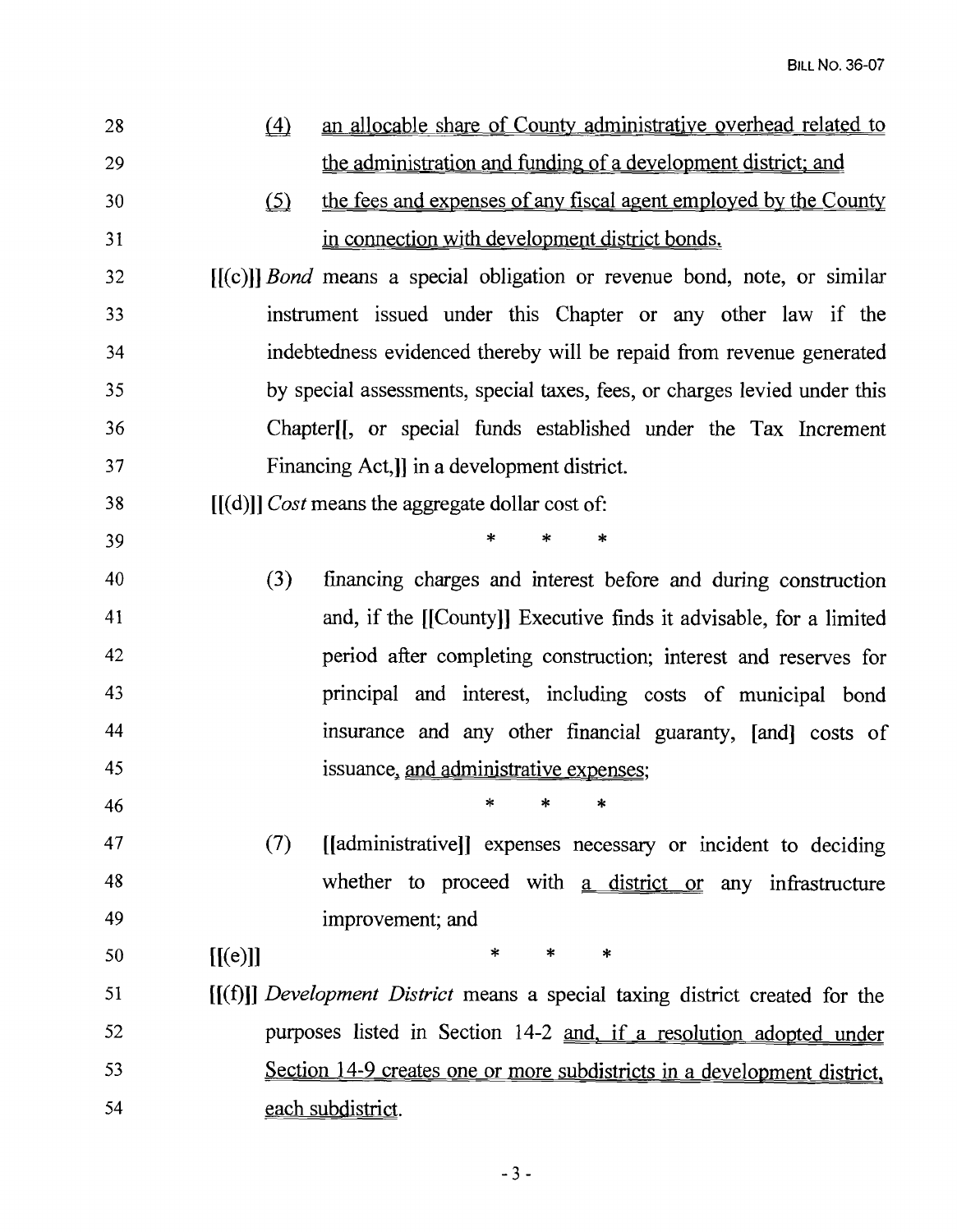| 55 |         | [[(g)]] Infrastructure Improvement means a school, police station, fire station, |
|----|---------|----------------------------------------------------------------------------------|
| 56 |         | library, civic or government center, storm drainage system, sewer, water         |
| 57 |         | system, road, bridge, culvert, tunnel, street, transit facility or system,       |
| 58 |         | parking lot or facility, sidewalk, lighting, park, recreational facility, or     |
| 59 |         | any similar public facility, and the land where it is or will be located.        |
| 60 |         | Infrastructure Improvement does not include any improvement which:               |
| 61 |         | (1)<br>primarily serves the residents or occupants of only one                   |
| 62 |         | development or subdivision; or                                                   |
| 63 |         | is the responsibility of a single developer under the Planning<br>(2)            |
| 64 |         | Board's site plan and adequate public facilities requirements.]                  |
| 65 | [[(h)]] | *<br>*<br>*                                                                      |
| 66 | [[(i)]] | *<br>*<br>∗                                                                      |
| 67 | [[(j)]] | $\ast$<br>*<br>$\ast$                                                            |
| 68 |         | $[(k)]$ Special Fund means an independent account in which special               |
| 69 |         | assessment, special tax, fee, $or charge[$ , or tax increment]] payments         |
| 70 |         | received for a development district are deposited and, if a resolution           |
| 71 |         | adopted under Section 14-9 creates one or more subaccounts in a special          |
| 72 |         | fund, each subaccount.                                                           |
| 73 | [[(1)]] | *<br>∗<br>*                                                                      |
| 74 |         | $[(m)$ Tax Increment Financing Act means the State Tax Increment Financing       |
| 75 |         | Act in Article 41 of the Maryland Code.]                                         |
| 76 | [[(n)]  | Tax Increment means for any tax year the amount by which the                     |
| 77 |         | assessable base as of the January 1 before that tax year exceeds the             |
| 78 |         | original taxable value, as provided in the Tax Increment Financing               |
| 79 |         | Act.                                                                             |
| 80 | 14-4.   | Powers of County.                                                                |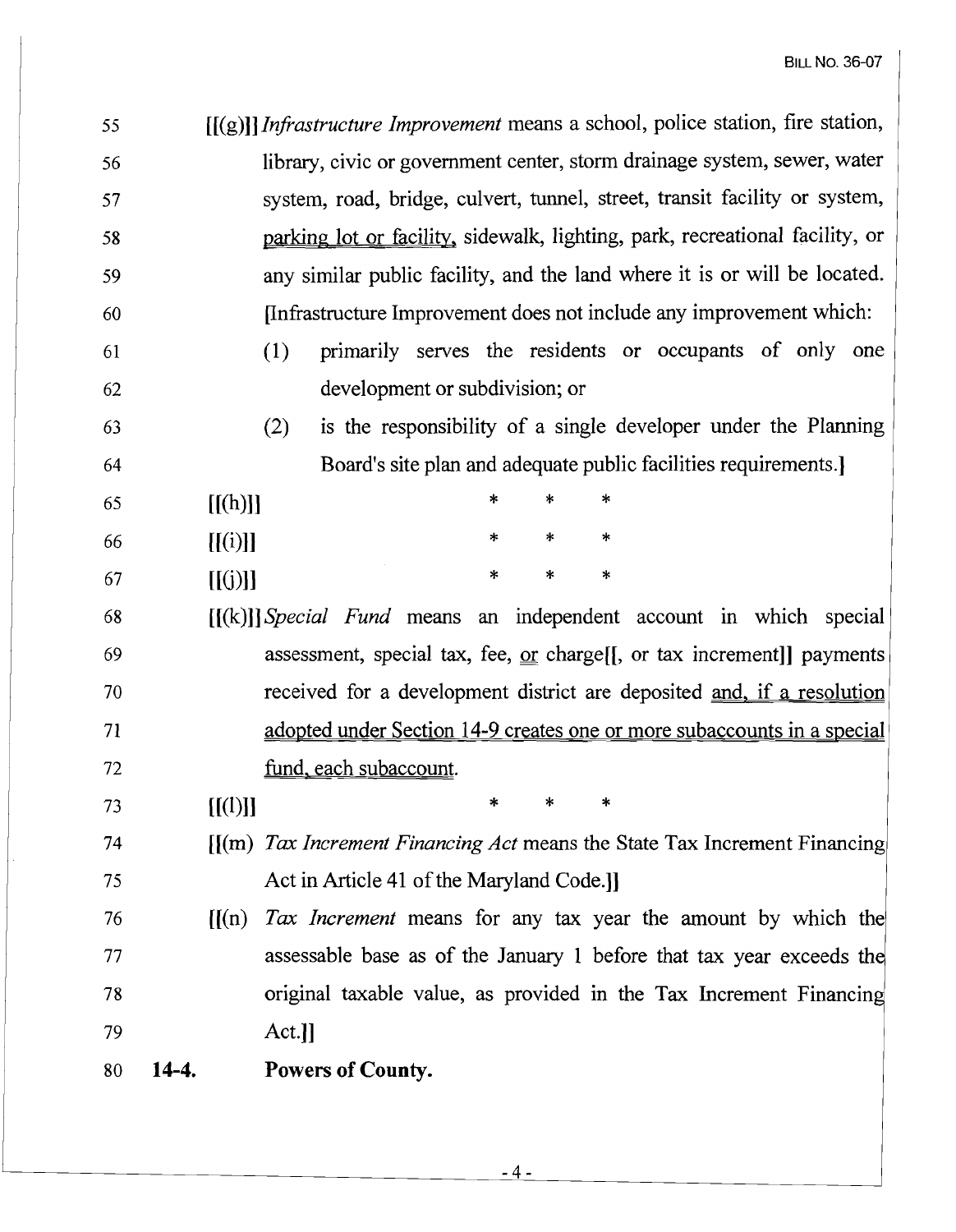- In addition to any power granted under any other law, the County may, subject to applicable state law and this Chapter: 81 82
- (c) issue bonds and other obligations payable from[[: (1)]] special assessments, special taxes, fees, or charges, levied in any development district[[; or (2) special funds established under the Tax Increment Financing Act]]. **14-6. First Council Resolution.** (a) If a petition to create a development district signed by at least 80 percent of the owners of real property and the owners of at least 80 percent in value of the real property, as shown by the [[latest]] most recent assessment [[rolls]] records available from the State Department of Assessments and Taxation or any successor agency on the date the petition is filed, located in a proposed development district, is filed with the [[County]] Council, the Council must hold a public hearing after at least 15 days notice in two newspapers of general circulation in the County. The petition must specify the boundaries of the proposed district and list the maximum number of housing units and the maximum nonresidential space that the signing property owners intend to build in the district. 83 84 85 86 87 88 89 90 91 92 93 94 95 96 97 98 99 100 101 \* \* \*
- (b) Alternatively, the [[County]] Council, on request of the [[County]] Executive or on its own motion, may hold a public hearing after giving notice as required in subsection (a). The notice must: 102 103 104
- (c) After holding a hearing under subsection (a), the Council, by resolution approved by the Executive, may declare its intent to [[establish]] create 106 107 \* \*

105

\*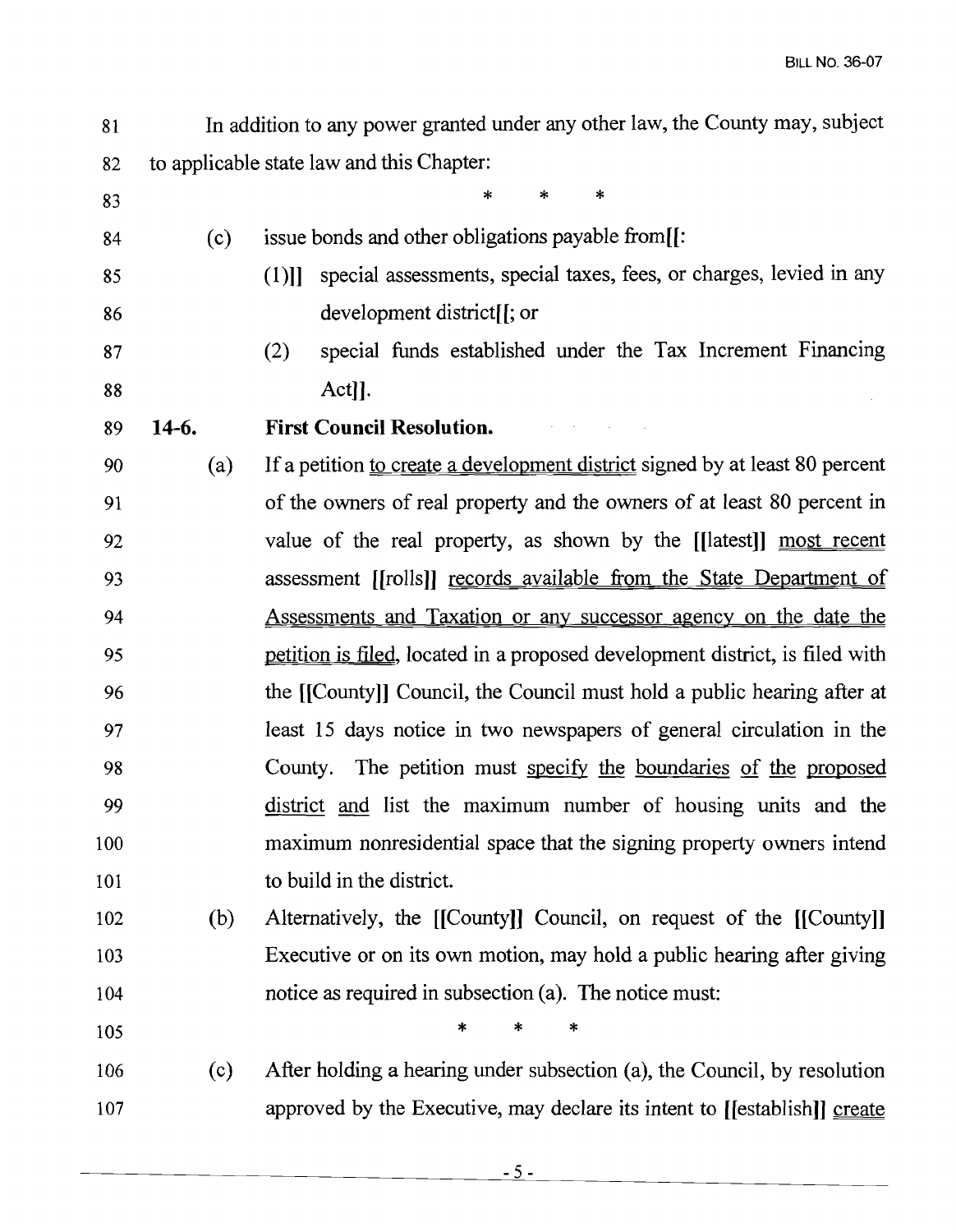| 108 |       | a development district consisting of a specified geographic area. In the                              |
|-----|-------|-------------------------------------------------------------------------------------------------------|
| 109 |       | resolution the Council must explain why intensive development of and                                  |
| 110 |       | public investment in that area during the term of the district will benefit                           |
| 111 |       | the public interest.                                                                                  |
| 112 |       | $\ast$<br>$\ast$<br>*                                                                                 |
| 113 | (f)   | The adoption of a resolution under this Section does not:                                             |
| 114 |       | obligate the Council to create a development district; [[or]]<br>(1)                                  |
| 115 |       | (2)<br>confer any contract, property, or other right on any person; or                                |
| 116 |       | limit a district to the area described in the resolution.<br>$\Omega$                                 |
| 117 | (g)   | <u>After the Council has adopted a resolution under Section 14-6, the</u>                             |
| 118 |       | <b>Executive may require any applicant for provisional adequate public</b>                            |
| 119 |       | <u>facilities approval under Section 14-7 to pay one or more filing fees or</u>                       |
| 120 |       | provide other financial assurances, in amounts and installments set by                                |
| 121 |       | Executive regulation, to cover all costs of:                                                          |
| 122 |       | $\Omega$<br><b>Executive review of the proposed district;</b>                                         |
| 123 |       | (2)<br>preparation of the fiscal report required under Section 14-8; and                              |
| 124 |       | $\left( \underline{3} \right)$<br>preparation of any bond issue or other financing after the district |
| 125 |       | is created.                                                                                           |
| 126 | 14-7. | <b>Planning Board review; compliance with adequate public facilities</b>                              |
| 127 |       | and Annual Growth Policy requirements.                                                                |
| 128 |       | $\ast$<br>$\ast$<br>$\ast$                                                                            |
| 129 | (b)   | Within [[a reasonable time]] 180 days after receiving an application                                  |
| 130 |       | under subsection (a) and all information needed to review that                                        |
| 131 |       | application, the Board must jointly review for compliance with Section                                |
| 132 |       | $50-35(k)$ and the Growth Policy all developments located in the                                      |
| 133 |       | proposed district as if they were one development. The Board may                                      |
| 134 |       | extend the deadline in this subsection for another 90 days, by notifying                              |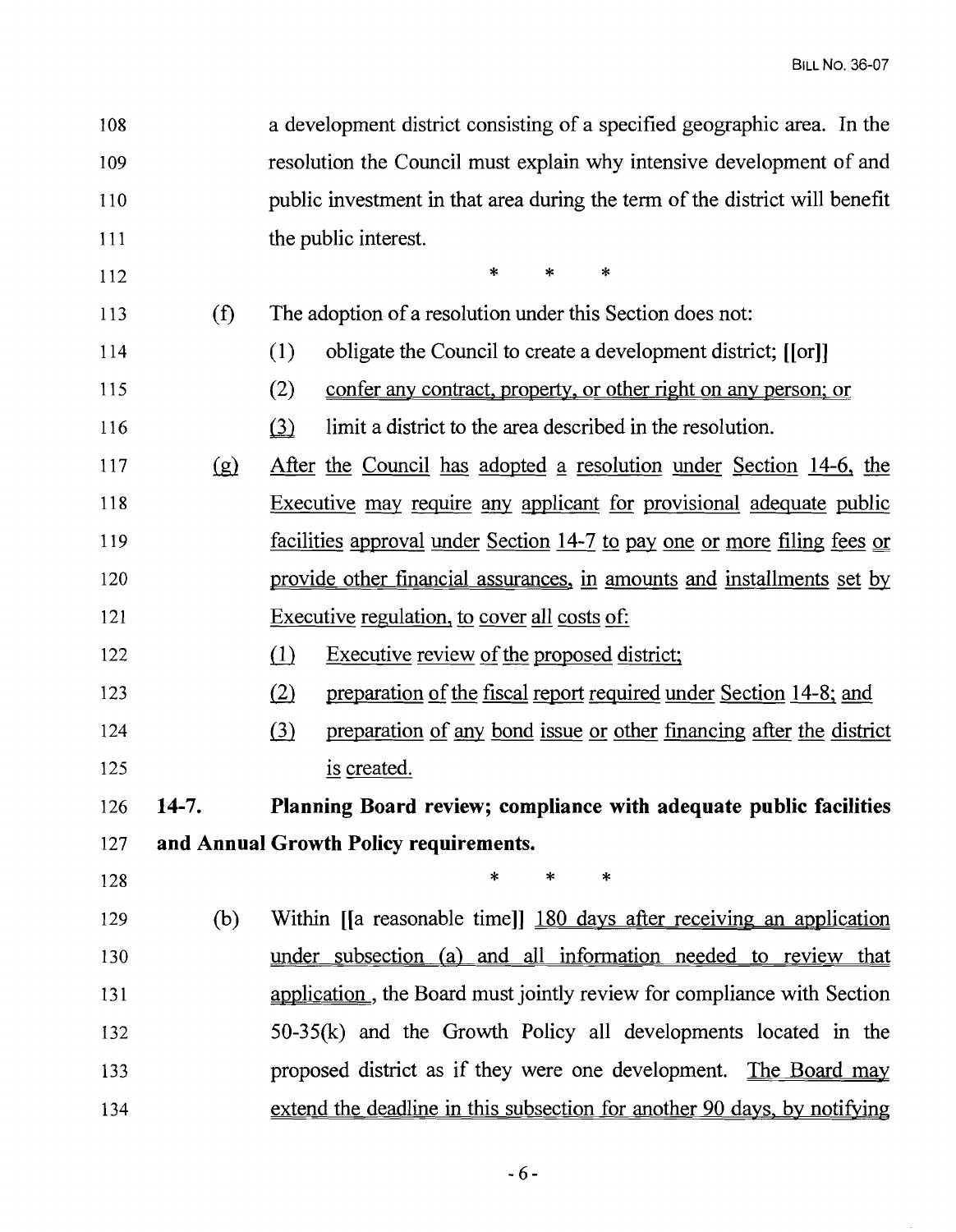| 135 |         | each applicant and the Executive and Council, if delays beyond the        |
|-----|---------|---------------------------------------------------------------------------|
| 136 |         | Board's control require more time to conduct the required review. The     |
| 137 |         | Council at any time may waive any applicable deadline under this          |
| 138 |         | Section if the public interest so requires. In [[that]] its review, the   |
| 139 |         | Board must apply all otherwise applicable standards and procedures.       |
| 140 |         | The Board may conditionally approve an application if it finds that the   |
| 141 |         | proposed district will meet all requirements under Section $50-35(k)$ and |
| 142 |         | any added requirements which apply to a district under the Growth         |
| 143 |         | Policy. The Board may condition its approval on, among other things,      |
| 144 |         | the creation and funding of the district and the building of no more than |
| 145 |         | the maximum number of housing units and the maximum nonresidential        |
| 146 |         | space listed in the petition filed under Section 14-6 or any later        |
| 147 |         | amendment to the petition.                                                |
|     |         | $\ast$<br>$\ast$<br>$\ast$                                                |
| 148 |         |                                                                           |
| 149 | $14-8.$ | <b>Executive Fiscal Report.</b>                                           |
| 150 | (a)     | After the Planning Board has acted under Section 14-7(b) and within       |
| 151 |         | 180 days after the Executive has received all information necessary to    |
| 152 |         | review the application [[but before the Council holds a public hearing    |
| 153 |         | under Section $14-9(a)$ , unless otherwise provided in the resolution     |
| 154 |         | adopted under Section 14-6]], the [County] Executive, after consulting    |
| 155 |         | the Superintendent of Schools with respect to school facilities and the   |
| 156 |         | Washington Suburban Sanitary Commission with respect to water and         |
| 157 |         | sewer facilities, must submit a report estimating:                        |
| 158 |         | (1)<br>the cost of each infrastructure improvement listed by the Planning |
| 159 |         | Board under Section 14-7(c) or recommended by the Executive               |
| 160 |         | under subsection (b); and                                                 |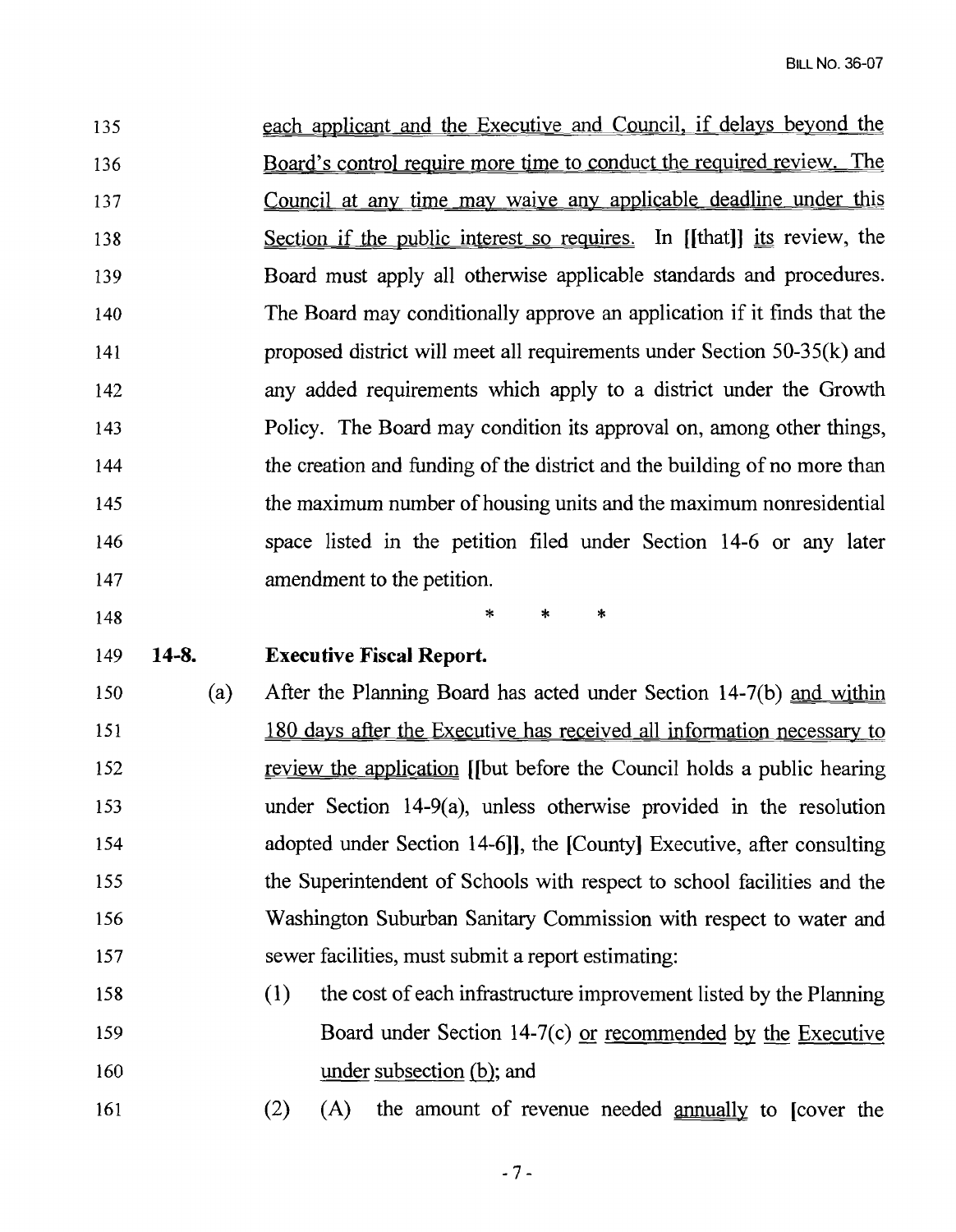| 162 |              | district's share of] finance all infrastructure improvements                  |
|-----|--------------|-------------------------------------------------------------------------------|
| 163 |              | funded, fully or partly, by a district; and                                   |
| 164 |              | the [estimated tax] rate for each [form of taxation] tax,<br>(B)              |
| 165 |              | assessment, fee, or charge available to the district that                     |
| 166 |              | would produce the necessary revenue.                                          |
| 167 |              | The Executive should compare these estimates to those submitted by the        |
| 168 |              | applicants under Section 14-7(a). The Executive may extend the $180-$         |
| 169 |              | day deadline in this subsection for another 90 days, by notifying the         |
| 170 |              | <u>Council, if delays beyond the Executive's control require more time to</u> |
| 171 |              | produce the required report. The Council at any time may waive any            |
| 172 |              | applicable deadline under this subsection if the public interest so           |
| 173 |              | <u>requires.</u>                                                              |
| 174 | (b)          | In this report the Executive should also recommend whether to create a        |
| 175 |              | district, its boundaries if one is created, whether any subdistricts should   |
| 176 |              | be created in the district and, if so, their boundaries, which [[eligible]]   |
| 177 |              | infrastructure improvements [[listed by the Planning Board or                 |
| 178 |              | otherwise]] the district should fully or partly fund, and alternative         |
| 179 |              | financing or revenue-raising measures.                                        |
| 180 | <b>14-9.</b> | <b>Second Council Resolution.</b>                                             |
| 181 | (a)          | The Council must hold a public hearing on the final resolution to create      |
| 182 |              | a development district not earlier than 45 days after the Planning Board      |
| 183 |              | has acted on all applications filed under Section 14-7 for that district.     |
| 184 | (b)          | The Council must give notice of the hearing by:<br>(1)                        |
| 185 |              | advertisement in at least two newspapers of general<br>(A)                    |
| 186 |              | circulation in the County at least 21 days before the                         |
| 187 |              | hearing; and                                                                  |
| 188 |              | [[notifying by]] first-class mail to the record owner of each]<br>(B)         |
|     |              |                                                                               |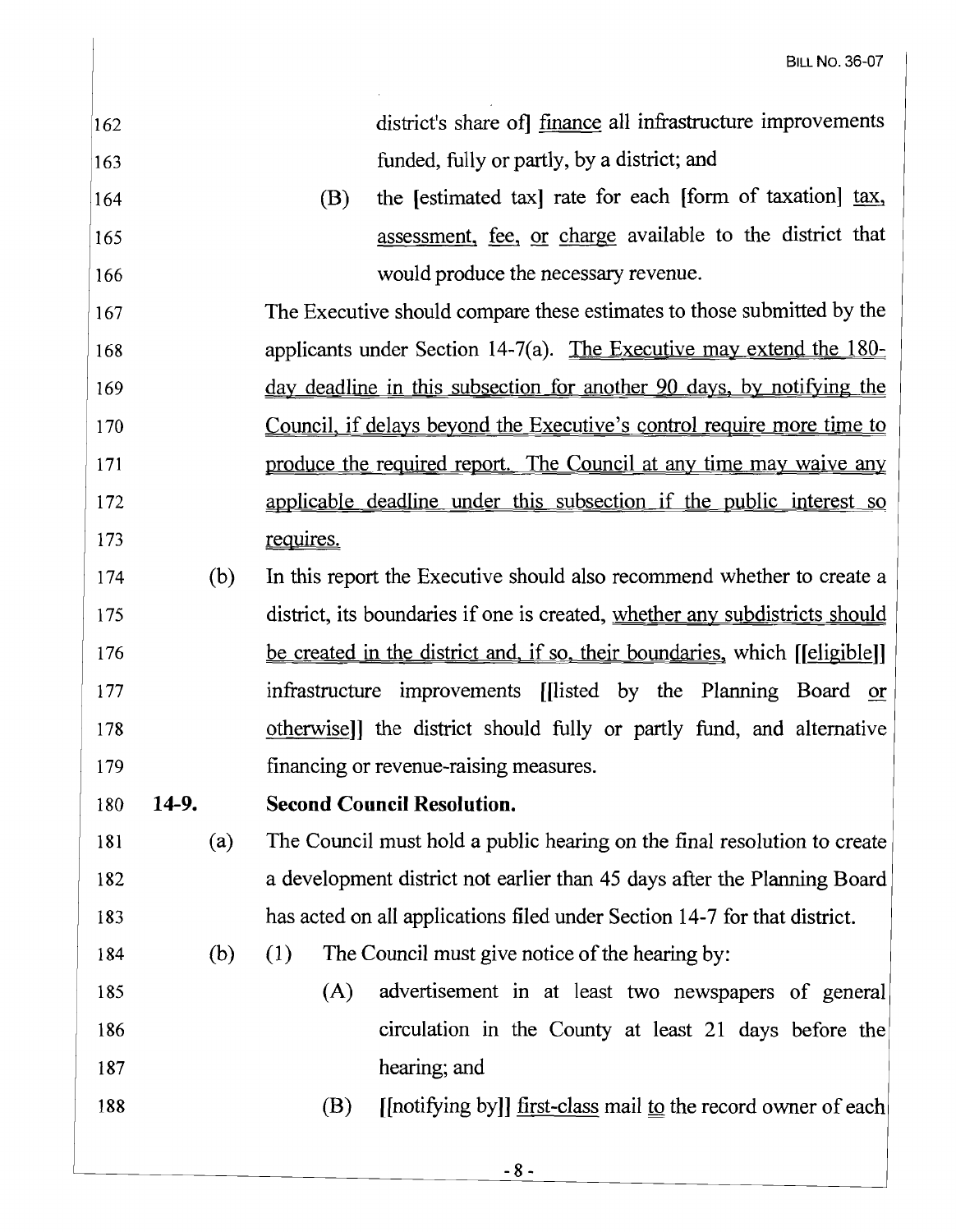| 189 |                             | property located in the proposed district at the address                               |
|-----|-----------------------------|----------------------------------------------------------------------------------------|
| 190 |                             | shown on the [latest] most recent tax assessment [roll]                                |
| 191 |                             | records available 30 days before the hearing from the State                            |
| 192 |                             | Department of Assessments and Taxation or any successor                                |
| 193 |                             | agency. The Council must retain sufficient proof that each                             |
| 194 |                             | required notice was mailed. However, the failure of any                                |
| 195 |                             | property owner to receive notice by mail does not                                      |
| 196 |                             | invalidate the adoption of a resolution under this Section or                          |
| 197 |                             | any later action by the Council or Executive.                                          |
| 198 |                             | Each notice mailed under this subsection must include:<br>(2)                          |
| 199 |                             | a copy of the proposed resolution to [[establish]] create a<br>(A)                     |
| 200 |                             | district; and                                                                          |
| 201 |                             | an estimated rate for any tax, assessment, fee, or charge<br>(B)                       |
| 202 |                             | proposed to fund infrastructure improvements for the                                   |
| 203 |                             | district, or, if the estimated rate cannot reasonably be                               |
| 204 |                             | determined, a description of how the rate will be set.                                 |
| 205 |                             | *<br>*<br>×                                                                            |
| 206 | (c)                         | If the Council intends to use special obligation debt to finance the                   |
| 207 |                             | district, and the district was initiated by the Council under subsection               |
| 208 |                             | 14-6(b), before the Council adopts a resolution under this Section the                 |
| 209 |                             | Council must receive a petition to create a development district signed                |
| 210 |                             | by at least 80 percent of the owners of real property and the owners of at             |
| 211 |                             | least 80 percent in value of the real property, as shown on the latest $\frac{tax}{ }$ |
| 212 |                             | assessment [[rolls]] records available from the State Department of                    |
| 213 |                             | Assessments and Taxation or any successor agency, located in the                       |
| 214 |                             | proposed district.                                                                     |
| 215 | $\underline{\underline{d}}$ | If the district to be approved under this Section would extend beyond                  |
|     |                             |                                                                                        |

 $\tilde{\mathcal{A}}$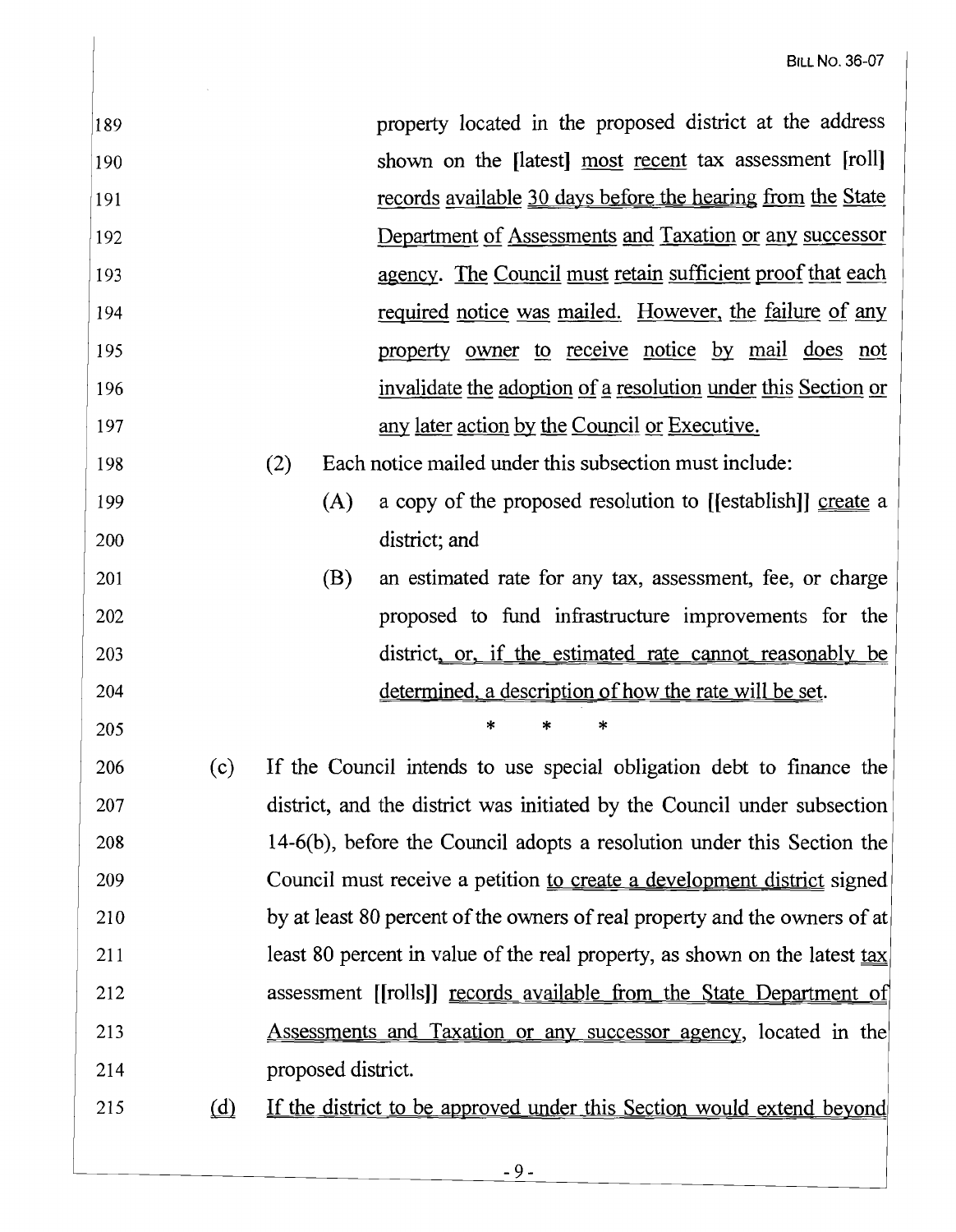| 216 |                          |                 |          | the specified geographic area approved under Section 14-6(c), before            |        |   |        |  |        |
|-----|--------------------------|-----------------|----------|---------------------------------------------------------------------------------|--------|---|--------|--|--------|
| 217 |                          |                 |          | the Council adopts a resolution under this Section the Council must also        |        |   |        |  |        |
| 218 |                          |                 |          | receive a petition to create the district signed by at least 80 percent of      |        |   |        |  |        |
| 219 |                          |                 |          | the owners of the real property and the owners of at least 80 percent in        |        |   |        |  |        |
| 220 |                          |                 |          | value of the real property located in the area added to the district, as        |        |   |        |  |        |
| 221 |                          |                 |          | shown on the latest tax assessment records available from the State             |        |   |        |  |        |
| 222 |                          |                 |          | Department of Assessments and Taxation or any successor agency.                 |        |   |        |  |        |
| 223 |                          |                 |          | $[(d)]$ (e) After the public hearing, the Council by resolution approved by the |        |   |        |  |        |
| 224 |                          |                 |          | [[County]] Executive may create a development district.                         |        |   |        |  | If the |
| 225 |                          |                 |          | Executive disapproves a resolution within 10 days after it is adopted and       |        |   |        |  |        |
| 226 |                          |                 |          | the Council readopts it by a vote of six Councilmembers, or if the              |        |   |        |  |        |
| 227 |                          |                 |          | Executive does not act within 10 days after the Council adopts it, the          |        |   |        |  |        |
| 228 |                          |                 |          | resolution takes effect.                                                        |        |   |        |  |        |
| 229 | $[[(e)]](\underline{f})$ |                 |          |                                                                                 | *      | * | $\ast$ |  |        |
| 230 | [(f)]] (g)               |                 |          |                                                                                 | $\ast$ | * | *      |  |        |
| 231 | <u>(h)</u>               |                 |          | <u>An infrastructure improvement financed by a development district may</u>     |        |   |        |  |        |
| 232 |                          |                 |          | include any infrastructure required by the Planning Board as a condition        |        |   |        |  |        |
| 233 |                          |                 |          | of project, preliminary, or site plan approval.                                 |        |   |        |  |        |
| 234 | $\Omega$                 |                 |          | A district may finance an infrastructure improvement which primarily            |        |   |        |  |        |
| 235 |                          |                 |          | serves residents or occupants of only one development or subdivision            |        |   |        |  |        |
| 236 |                          | <u>only if:</u> |          |                                                                                 |        |   |        |  |        |
| 237 |                          | $\mathbf{r}$    |          | the improvement also provides added transportation capacity,                    |        |   |        |  |        |
| 238 |                          |                 |          | enhanced public services, or other significant public benefits to               |        |   |        |  |        |
| 239 |                          |                 |          | <u>residents or occupants of one or more other developments or</u>              |        |   |        |  |        |
| 240 |                          |                 |          | subdivisions; or                                                                |        |   |        |  |        |
| 241 |                          | (2)             | $\Delta$ | either the Planning Board or the Executive recommends                           |        |   |        |  |        |
| 242 |                          |                 |          | that the district finance that improvement; and                                 |        |   |        |  |        |

<u>and the company of the company of the company of the company of the company of the company of the company of the company of the company of the company of the company of the company of the company of the company of the com</u>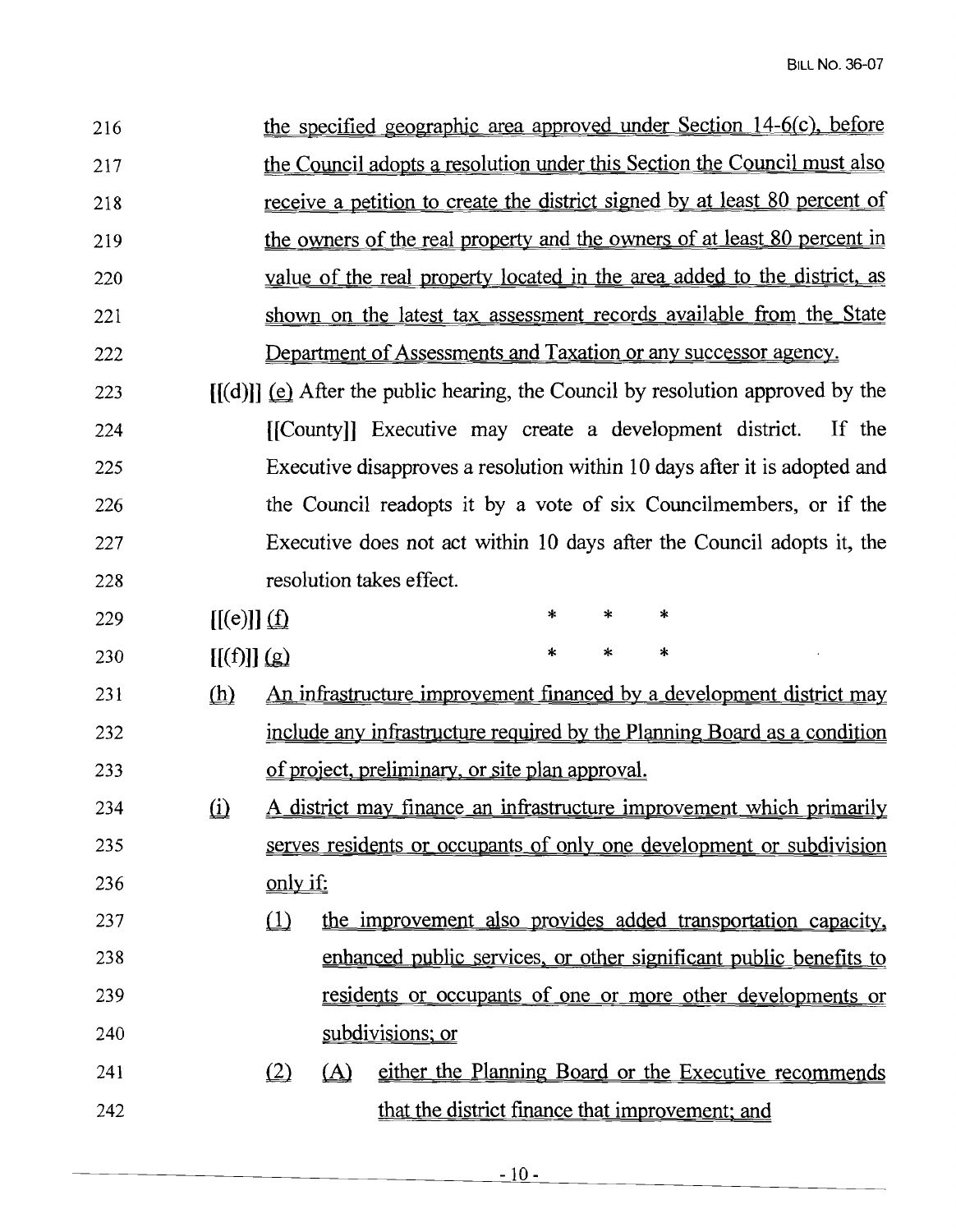| 243 |                                  | the Council concludes that the public interest justifies the<br>(B)                 |
|-----|----------------------------------|-------------------------------------------------------------------------------------|
| 244 |                                  | district financing that improvement.                                                |
| 245 |                                  | [(g)] (i) The Council may amend a resolution adopted under this Section             |
| 246 |                                  | after giving notice as required by subsection (b), including notice by              |
| 247 |                                  | mail to each property owner in the district. [An amended resolution                 |
| 248 |                                  | requires Executive approval or Council readoption as provided in                    |
| 249 |                                  | subsection (d).] If the Executive disapproves an amended resolution                 |
| 250 |                                  | within 10 days after it is adopted and the Council readopts it by a vote            |
| 251 |                                  | of 6 Councilmembers, or if the Executive does not act within 10 days                |
| 252 |                                  | after the Council adopts it, the amended resolution takes effect.                   |
| 253 | (k)                              | A resolution adopted under this Section may create one or more                      |
| 254 |                                  | subdistricts in a development district if the petition to create the                |
| 255 |                                  | <u>development district filed under Section 14-6 was signed by at least 80</u>      |
| 256 |                                  | percent of the owners of real property and the owners of at least 80                |
| 257 |                                  | percent in value of the real property located in the proposed subdistrict.          |
| 258 |                                  | All special taxes, assessments, fees, or charges levied on the properties           |
| 259 |                                  | <u>located in any subdistrict must be dedicated to a subaccount of the</u>          |
| 260 |                                  | special fund and used to fund the construction of specified infrastructure          |
| 261 |                                  | improvements in or which benefit the district. If any subdistrict is                |
| 262 |                                  | created, the resolution adopted under this Section must:                            |
| 263 |                                  | $\omega$<br>specify the boundaries of each subdistrict;                             |
| 264 |                                  | $\Omega$<br><u>list the tax account number of each property in the subdistrict;</u> |
| 265 |                                  | $\Omega$<br>list the amount of each infrastructure improvement to be financed       |
| 266 |                                  | by special taxes, assessments, fees, or charges applicable in the                   |
| 267 |                                  | subdistrict; and                                                                    |
| 268 |                                  | create designated subaccounts in the special fund.<br>$\triangle$                   |
| 269 | $\hbox{\rlap{$\sqcup$}$\sqcup$}$ | <u>The adoption of a resolution under this Section does not:</u>                    |
|     |                                  |                                                                                     |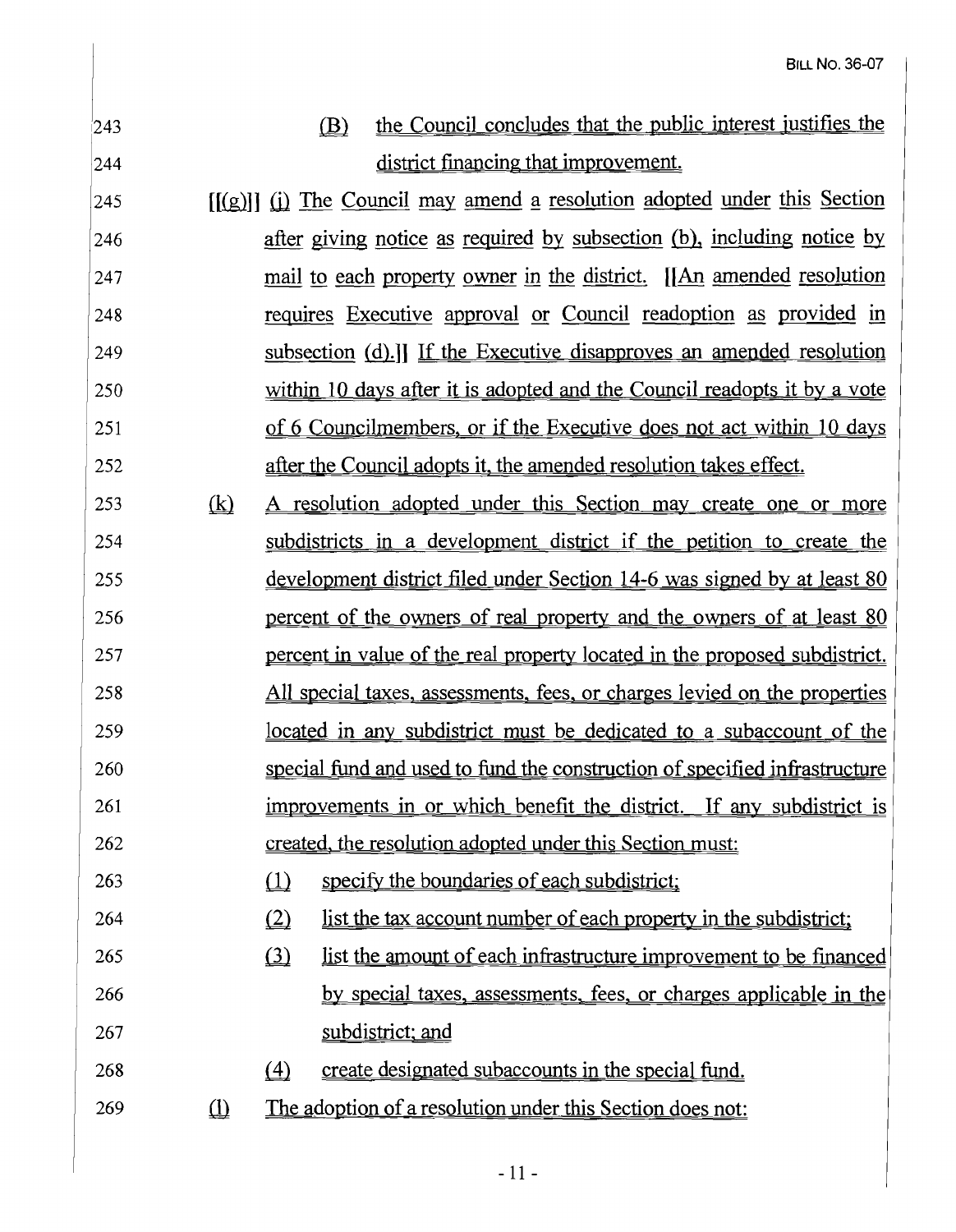| 270 |        | (1)                            | obligate the County to finance any infrastructure improvement or         |
|-----|--------|--------------------------------|--------------------------------------------------------------------------|
| 271 |        |                                | levy any tax, assessment, fee, or charge in the development              |
| 272 |        |                                | district; or                                                             |
| 273 |        | (2)                            | confer any contract, property or other right on any person.              |
| 274 | 14-10. |                                | <b>Special Taxes and Assessments.</b>                                    |
| 275 |        |                                | $[[^*]$<br>*]]<br>$\ast$                                                 |
| 276 | (a)    |                                | A resolution adopted under Section 14-9 must also authorize the          |
| 277 |        |                                | imposition of a special assessment, special tax, fee, or charge, or any  |
| 278 |        |                                | combination of them, in the development district, at a rate designed to  |
| 279 |        |                                | provide adequate revenues to:                                            |
| 280 |        | $\left( \underline{1} \right)$ | pay the principal of, interest on, and redemption premium, if any,       |
| 281 |        |                                | on the bonds;                                                            |
| 282 |        | (2)                            | [[and to]] replenish [[the]] any debt service reserve fund;              |
| 283 |        | (3)                            | pay the cost of any approved infrastructure improvement, or              |
| 284 |        |                                | <u>reimburse the County for the cost of any approved infrastructure</u>  |
| 285 |        |                                | improvement paid from other County funds;                                |
| 286 |        | $\langle 4 \rangle$            | pay directly the cost of any approved infrastructure improvement         |
| 287 |        |                                | <u>built or funded other than by the County; and</u>                     |
| 288 |        | (5)                            | pay the administrative expenses of the development district [[or         |
| 289 |        |                                | create a special fund under the Tax Increment Financing Act].            |
| 290 |        |                                | The resolution may reserve the Council's authority to adjust any rate    |
| 291 |        | schedule.                      |                                                                          |
| 292 | (b)    |                                | The resolution must provide, except when clearly inconsistent with state |
| 293 |        | law, that:                     |                                                                          |
| 294 |        | (1)                            | any property which is fully developed before the development             |
| 295 |        |                                | district is created is exempt from any special assessment, special       |
| 296 |        |                                | tax, fee, or charge imposed under this Chapter; and                      |

 $\sim$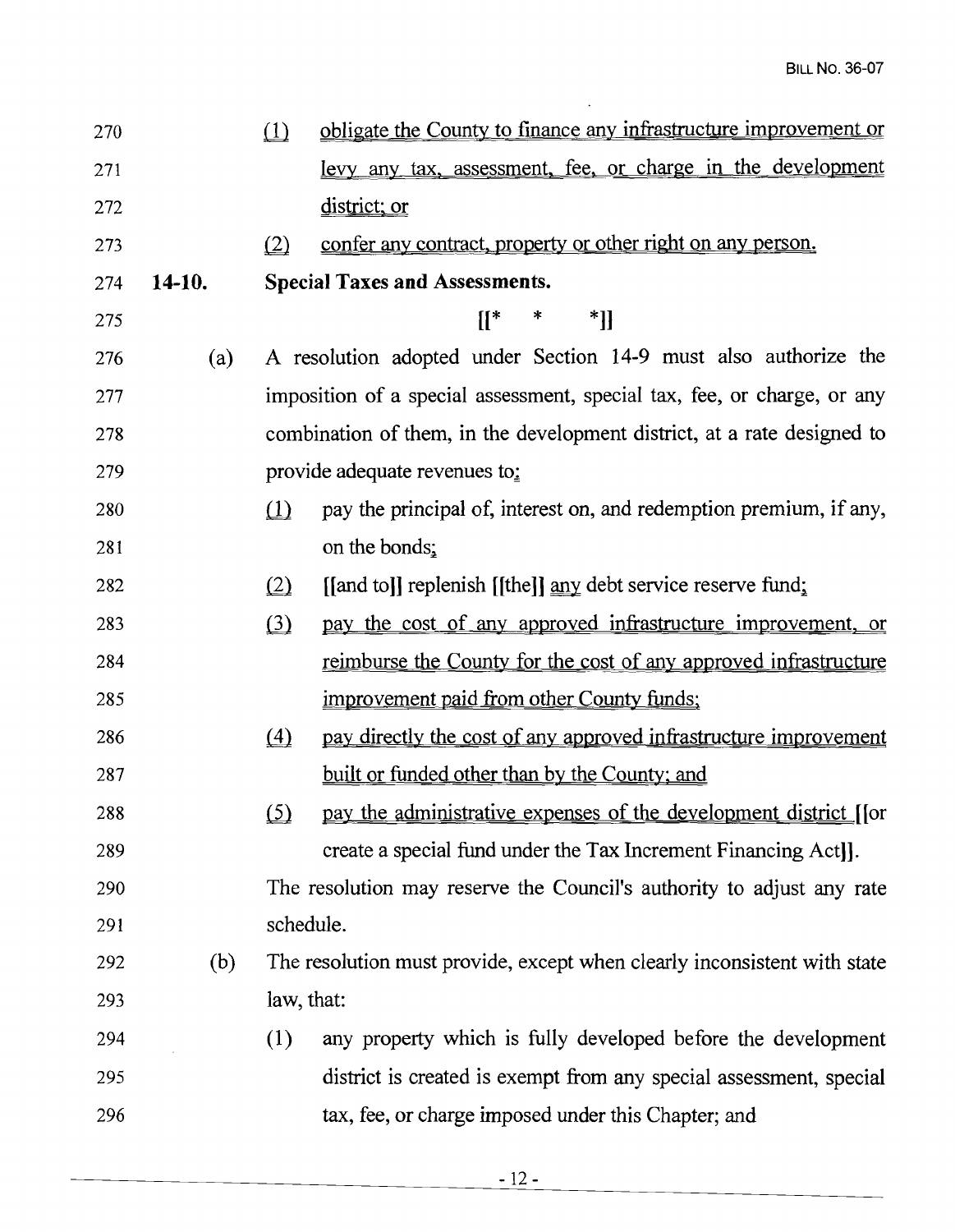| 297 |     | the owner of any property exempt from payment under paragraph<br>(2)     |
|-----|-----|--------------------------------------------------------------------------|
| 298 |     | (1) which is later developed more intensively and benefits from          |
| 299 |     | development capacity attributable to infrastructure<br>any               |
| 300 |     | improvements financed by the district must pay any tax, fee, or          |
| 301 |     | charge that it would have otherwise paid under this Chapter.             |
| 302 |     | [In this subsection.]] Under paragraph (1), "fully developed" property   |
| 303 |     | does not include any property developed after the Council adopted a      |
| 304 |     | <u>resolution under Section 14-6 by any property owner who signed a</u>  |
| 305 |     | petition under subsection 14-6(a) or that owner's successor in interest, |
| 306 |     | and any such property is not exempt from any special assessment,         |
| 307 |     | special tax, fee, or charge imposed under this Chapter.                  |
| 308 |     | $[[^*$<br>$\ast$<br>*]]                                                  |
| 309 | (c) | A special assessment or special tax must:                                |
| 310 |     | be levied and collected in the same manner, for the same period<br>(1)   |
| 311 |     | or periods, and with the same date or dates of finality as               |
| 312 |     | otherwise provided by law; and                                           |
| 313 |     | end when all bonds issued for the district have been paid in full<br>(2) |
| 314 |     | and the County has been fully paid for each infrastructure               |
| 315 |     | <u>improvement built or funded by the County</u> .                       |
| 316 | (d) | The special assessments, special taxes, fees, $or$ charges[[, or tax     |
| 317 |     | increments]] authorized under subsection (a) must be payable as          |
| 318 |     | otherwise provided by law or (if state and County law are silent) as     |
| 319 |     | provided in the resolution adopted under Section 14-9[, but not before   |
| 320 |     | any bonds are issued]. Any special assessment, special tax, fee, or      |
| 321 |     | charge must not be levied until each infrastructure improvement to be    |
| 322 |     | financed or refinanced has been approved in the County capital           |
| 323 |     | improvements program.                                                    |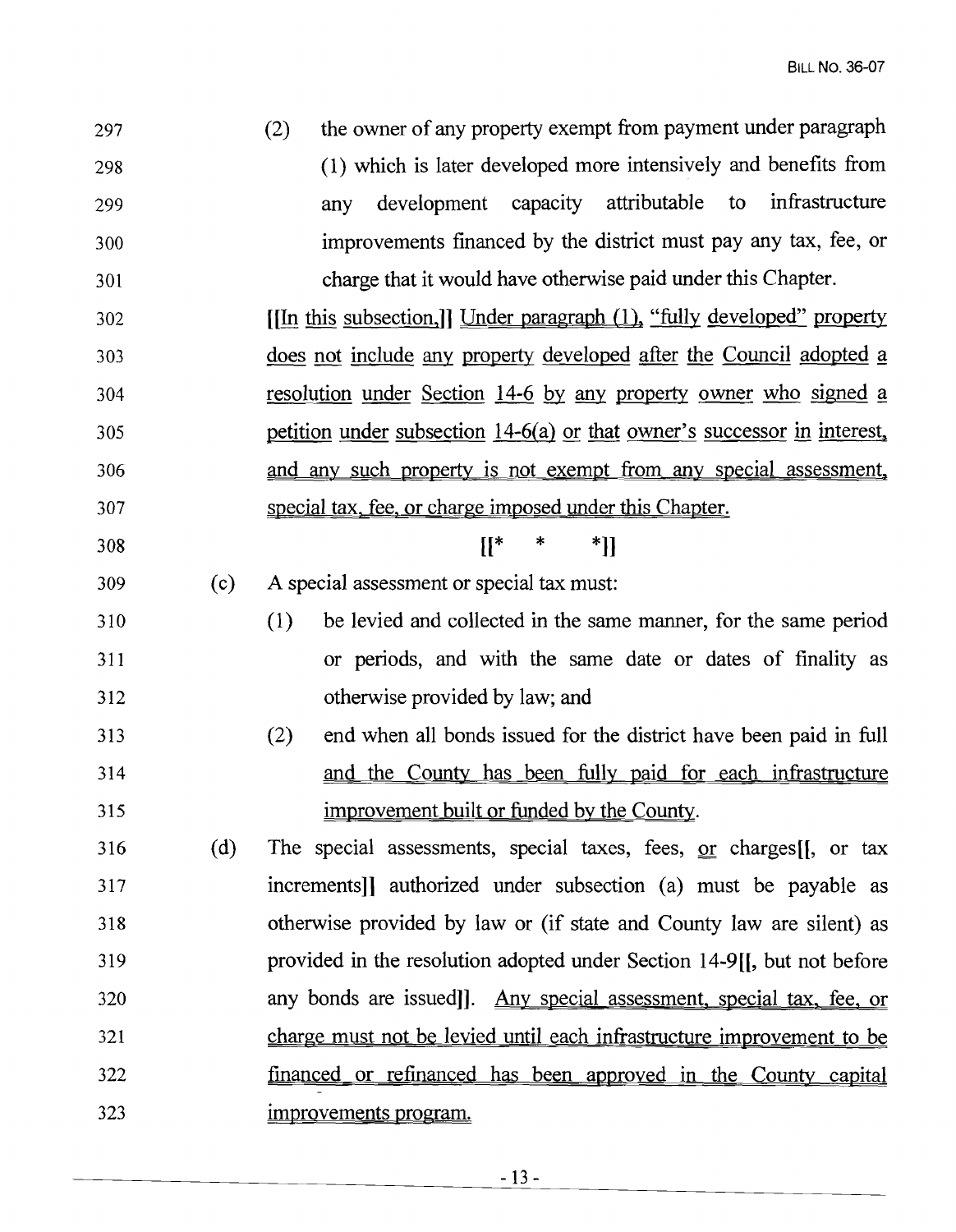- [(e) The total amount of any development district special tax, special assessment, fee, or charge paid under this Chapter must be credited against
- (1) the development impact tax and construction excise tax imposed under Chapter 52, as applicable; and
- (2) any other charge, fee or tax listed in the resolution adopted under Section 14-9 (including any front foot benefit charge, assessment, or tax imposed on construction) which is imposed by the County 332 expressly to finance the costs of infrastructure improvements necessary to allow development.]

334  $[(f)]$   $[[(e) * * * * ]]$ 

- 335 (e) The resolution may establish procedures for the prepayment of any 336 special tax, special assessment, fee, or charge levied in the district. The resolution also must. subject to modification by a resolution adopted under Section 14-13:
- 339 (1) specify (to the extent not already controlled by state or County law) the basis of and any exemptions from any special assessment. special tax, fee, or charge:
- 342 (2) set a maximum special assessment, special tax, fee, or charge applicable to each individual property in the district: and
- 344 (3) prohibit any increase in, or extension of the term of, the 345 maximum special assessment, special tax, fee, or charge applicable to any individual property because of any delinquency or default by any other taxpayer.
- (f) (1) [[If a district has issued special obligation bonds under this Chapter, all  $\triangle$  taxpayer who did not sign a petition under Section 14-6(a), [[or]] and that taxpayer's successor in interest, may defer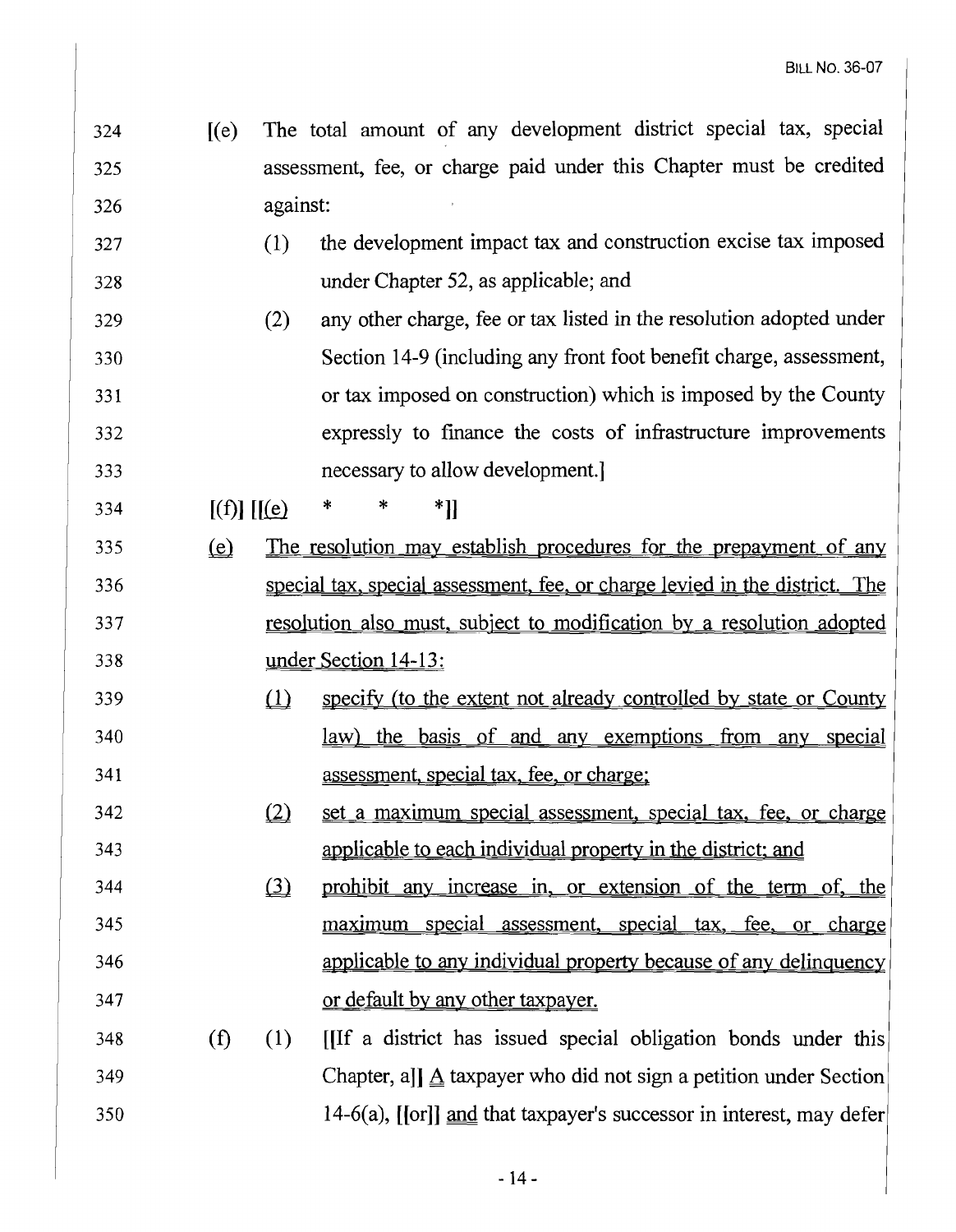| 351 |        | any special ad valorem tax on real property imposed to support             |
|-----|--------|----------------------------------------------------------------------------|
| 352 |        | that debt until the Planning Board approves a [[development plan]          |
| 353 |        | orll plan of subdivision or resubdivision for that taxpayer's              |
| 354 |        | property, or, if no subdivision plan is necessary, until the first         |
| 355 |        | building permit is issued for any building on the affected                 |
| 356 |        | property.                                                                  |
| 357 |        | The Director of Finance and the taxpayer may agree on a<br>(2)             |
| 358 |        | payment schedule.                                                          |
| 359 |        | The taxpayer must pay interest on any deferred tax at the rate set<br>(3)  |
| 360 |        | by law for unpaid real property taxes during each year that taxes          |
| 361 |        | are deferred.                                                              |
| 362 | 14-11. | <b>Special Fund.</b>                                                       |
| 363 | (a)    | The resolution creating a special fund under Section 14-9 must:            |
| 364 |        | pledge to the special fund the proceeds of any special assessment,<br>(1)  |
| 365 |        | special tax, fee, or charge levied under Section $14-10$ [for the tax      |
| 366 |        | increment], and                                                            |
| 367 |        | require that proceeds from any special tax, special assessment,<br>(2)     |
| 368 |        | fee, $or charge$ , or tax increment]] be paid into the special fund.       |
| 369 | (b)    | When any bonds authorized by this Chapter with respect to a                |
| 370 |        | development district are outstanding, the County has not been              |
| 371 |        | <u>reimbursed for the cost of any infrastructure improvement funded or</u> |
| 372 |        | <u>reimbursed by the County, or the cost of any infrastructure</u>         |
| 373 |        | improvement to be paid by the County directly from special                 |
| 374 |        | assessments or special taxes have not been paid, funds in the special      |
| 375 |        | fund must be used in any fiscal year to pay the principal of, interest on, |
| 376 |        | and redemption premium, if any, on the bonds, to pay or reimburse the      |
| 377 |        | County for infrastructure improvements, to pay administrative expenses,    |

 $\mathcal{L}^{\mathcal{L}}(\mathcal{L}^{\mathcal{L}})$  . The set of  $\mathcal{L}^{\mathcal{L}}(\mathcal{L}^{\mathcal{L}})$ 

 $\frac{1}{2} \sum_{i=1}^{n} \frac{1}{2} \sum_{j=1}^{n} \frac{1}{2} \sum_{j=1}^{n} \frac{1}{2} \sum_{j=1}^{n} \frac{1}{2} \sum_{j=1}^{n} \frac{1}{2} \sum_{j=1}^{n} \frac{1}{2} \sum_{j=1}^{n} \frac{1}{2} \sum_{j=1}^{n} \frac{1}{2} \sum_{j=1}^{n} \frac{1}{2} \sum_{j=1}^{n} \frac{1}{2} \sum_{j=1}^{n} \frac{1}{2} \sum_{j=1}^{n} \frac{1}{2} \sum_{j=1}^{n$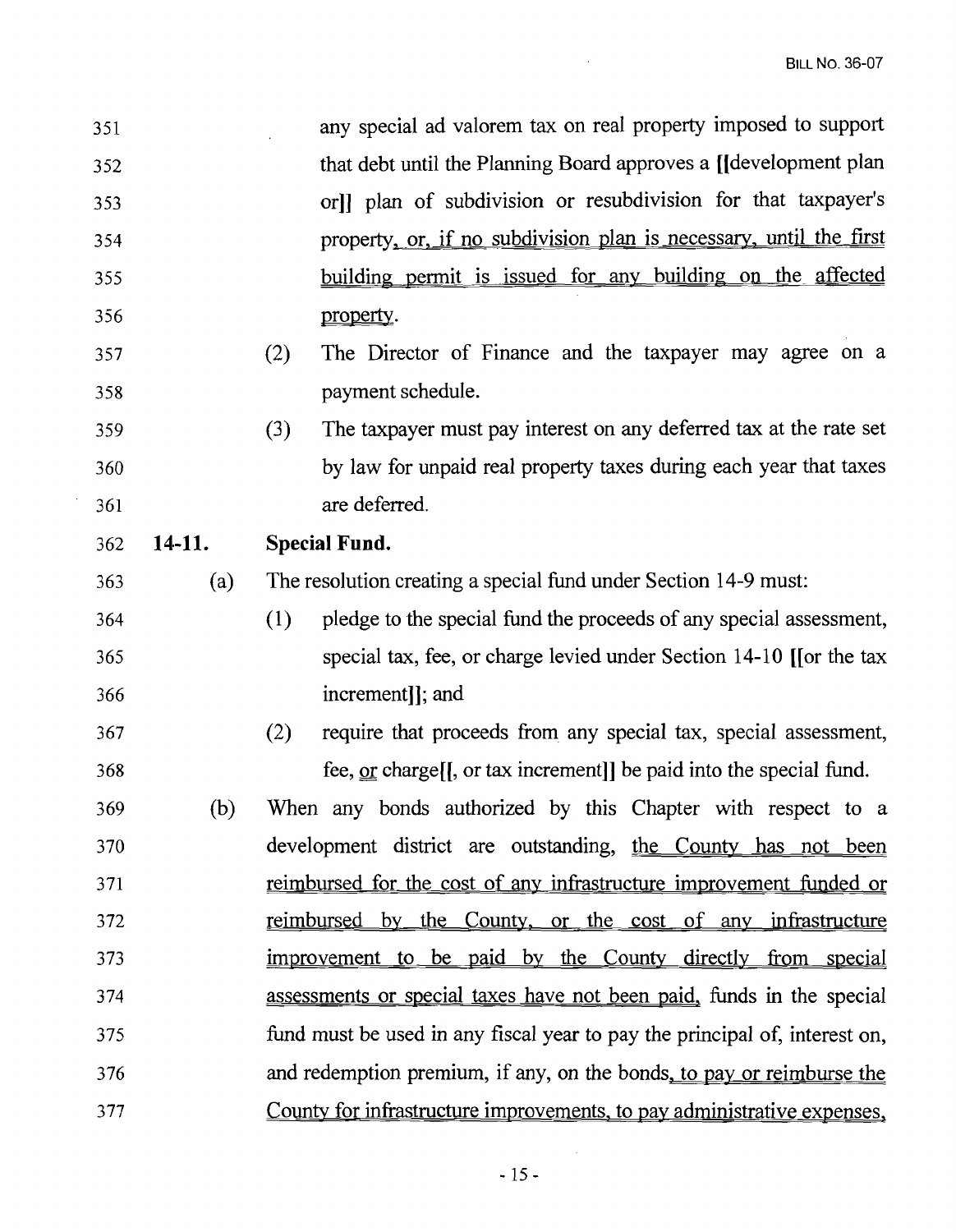- and to replenish any debt service reserve fund established with respect to the bonds. 378 379
- (c) After the bonds authorized by this Chapter with respect to a development district are fully paid, the County has been reimbursed for the cost of any infrastructure improvement funded or reimbursed by the County, and the cost of any infrastructure improvement to be paid by the County directly from special assessments or special taxes has been paid, further special assessments, special taxes, fees, or charges must not be levied and the district terminates by operation of law. If the [[County]] Council so determines, any balance in the special fund must be paid to the general fund of the County. 380 381 382 383 384 385 386 387 388
- [[(d) Any required infrastructure improvement fully funded in the first 4 years of the then- applicable Capital Improvements Program must not be funded with the proceeds of bonds issued under this Chapter, but must be constructed with other funds designated in the Capital Improvements Program.]] 389 390 391 392 393

## **14-12. Bonds-Payment, Sinking Funds, Reserve Funds, Pledges and Other Financial Guaranties, Proceeds.** 394 395

- (a) Ifthe resolution adopted under Section 14-13 so provides, the Executive must take all necessary actions to issue bonds under this Chapter, subject to the usual and customary requirements and procedures for issuance of special district bonds. 396 397 398 399
- 400
- $(c)$  If the resolution adopted under Section 14-9 $(c)$  provides for the issuance of bonds, the resolution [[must establish an adequate debt service] reserve fund and]] may [[also]] authorize the Executive to: 401 402 403
- (l) establish sinking funds and debt service reserve funds; 404

\* \* \*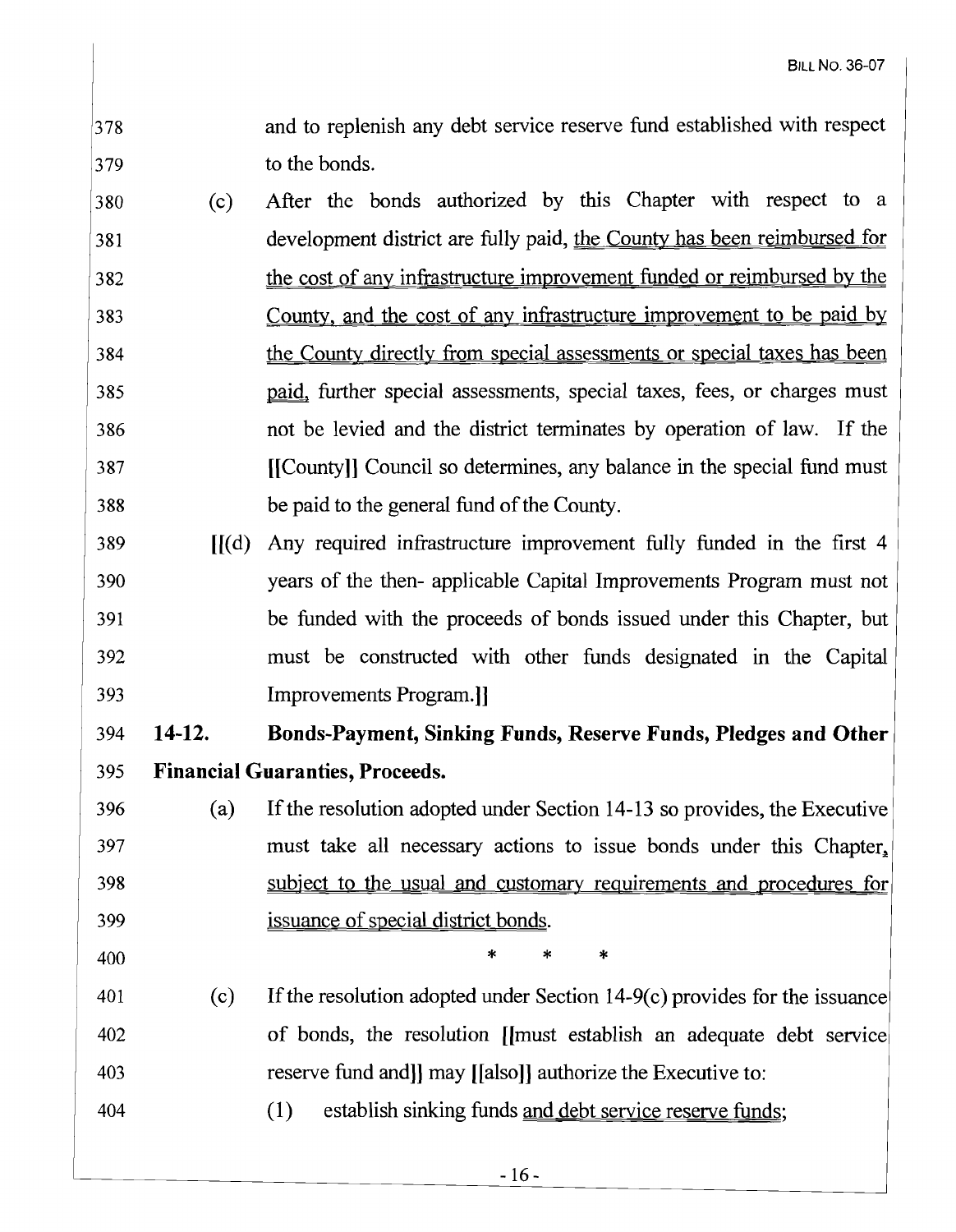| 405 |                   | (2)      | pledge other assets in and revenues from the district towards the       |
|-----|-------------------|----------|-------------------------------------------------------------------------|
| 406 |                   |          | payment of the principal and interest; or                               |
| 407 |                   | (3)      | arrange for insurance or any other financial guaranty of the            |
| 408 |                   |          | bonds.                                                                  |
| 409 | (d)               |          | All proceeds received from any bonds issued must be applied solely      |
| 410 |                   | towards: |                                                                         |
| 411 |                   | (1)      | costs of the infrastructure improvements listed in the resolution       |
| 412 |                   |          | adopted under Section $[[14-9(d)(2)]]$ $\underline{14-9(f)(2)}$ ;       |
| 413 |                   |          | ∗                                                                       |
| 414 | $14-13.$          |          | Resolution; Investment of Special Fund or Sinking Fund; Tax             |
| 415 | <b>Exemption.</b> |          |                                                                         |
| 416 | (a)               |          | In order to issue bonds, the [[County]] Council must adopt a resolution |
| 417 |                   | that:    |                                                                         |
| 418 |                   | (1)      | describes the [[proposed]] infrastructure improvements to be            |
| 419 |                   |          | <u>financed</u> and states that the County has complied with the        |
| 420 |                   |          | procedures in this Chapter;                                             |
| 421 |                   |          | *<br>$\ast$<br>∗                                                        |
| 422 |                   | (4)      | specifies (to the extent not already controlled by state or County      |
| 423 |                   |          | law) the basis of any special assessment, special tax, fee, or          |
| 424 |                   |          | charge. (I, or tax increment) in a development district, and any        |
| 425 |                   |          | exemptions from a special assessment[[,]] $or$ special tax[[, or tax    |
| 426 |                   |          | increment, all subject to any change in law that does not materially    |
| 427 |                   |          | impair the district's ability to pay principal and interest and         |
| 428 |                   |          | maintain adequate debt service reserves;                                |
| 429 |                   | (5)      | declares that:                                                          |
| 430 |                   |          | $\ast$<br>$\ast$<br>*                                                   |
| 431 |                   |          | the projected special assessment, special tax, fee, or<br>(B)           |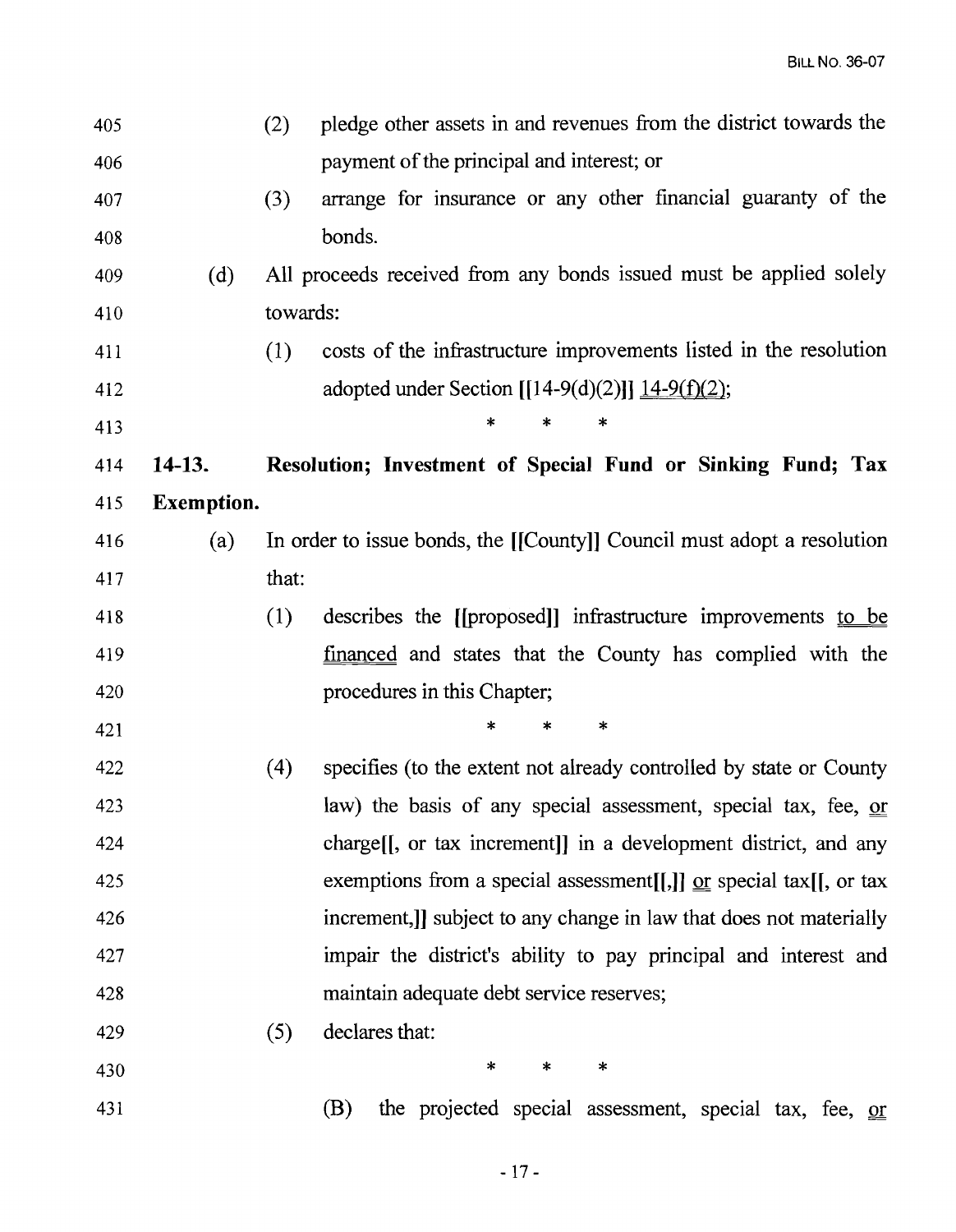| 432 |                                | charge. [J, or tax increment]] revenue will be sufficient to               |
|-----|--------------------------------|----------------------------------------------------------------------------|
| 433 |                                | retire the bonds, taking into account the value of land in                 |
| 434 |                                | the district; and                                                          |
| 435 |                                | $\ast$<br>*<br>∗<br>(6)                                                    |
| 436 |                                | [[limits the]] sets a maximum special assessment, special<br>(B)           |
| 437 |                                | tax, fee, or charge applicable to [[any]] each individual                  |
| 438 |                                | property in a development district; and                                    |
| 439 |                                | *<br>*<br>*                                                                |
| 440 | (b)                            | To the extent not otherwise required by state law, the resolution may      |
| 441 |                                | specify, or may authorize the [[County]] Executive by executive order      |
| 442 |                                | to specify as needed:                                                      |
| 443 |                                | $\ast$<br>*<br>$\ast$                                                      |
| 444 | (c)                            | The special fund and any sinking fund or reserve fund established by the   |
| 445 |                                | County to provide for the payment of the principal of or interest on any   |
| 446 |                                | bonds issued by the County under this Chapter [[must]] may be invested     |
| 447 |                                | by the County fiscal officer having custody of the fund in the manner      |
| 448 |                                | prescribed [[by Article 31, Sections 6 and 7]] under Article 95, Section   |
| 449 |                                | 22 of the Maryland Code. Any fiscal officer having custody of the          |
| 450 |                                | proceeds of the sale of any such bonds may invest the proceeds, pending    |
| 451 |                                | their expenditure, as prescribed under Article 95, Section 22 [of the      |
| 452 |                                | Maryland Code]].                                                           |
| 453 |                                | $\ast$<br>$\ast$<br>*                                                      |
| 454 | $\left( \underline{e} \right)$ | The adoption of a resolution under this Section does not:                  |
| 455 |                                | obligate the County to issue bonds; or<br>$\mathbf{\underline{u}}$         |
| 456 |                                | (2)<br><u>confer any contract, property, or other right on any person.</u> |
| 457 | 14-16.                         | Administration of district; Termination.                                   |
| 458 | (a)                            | The Executive must administer each district, prepare bond issues,          |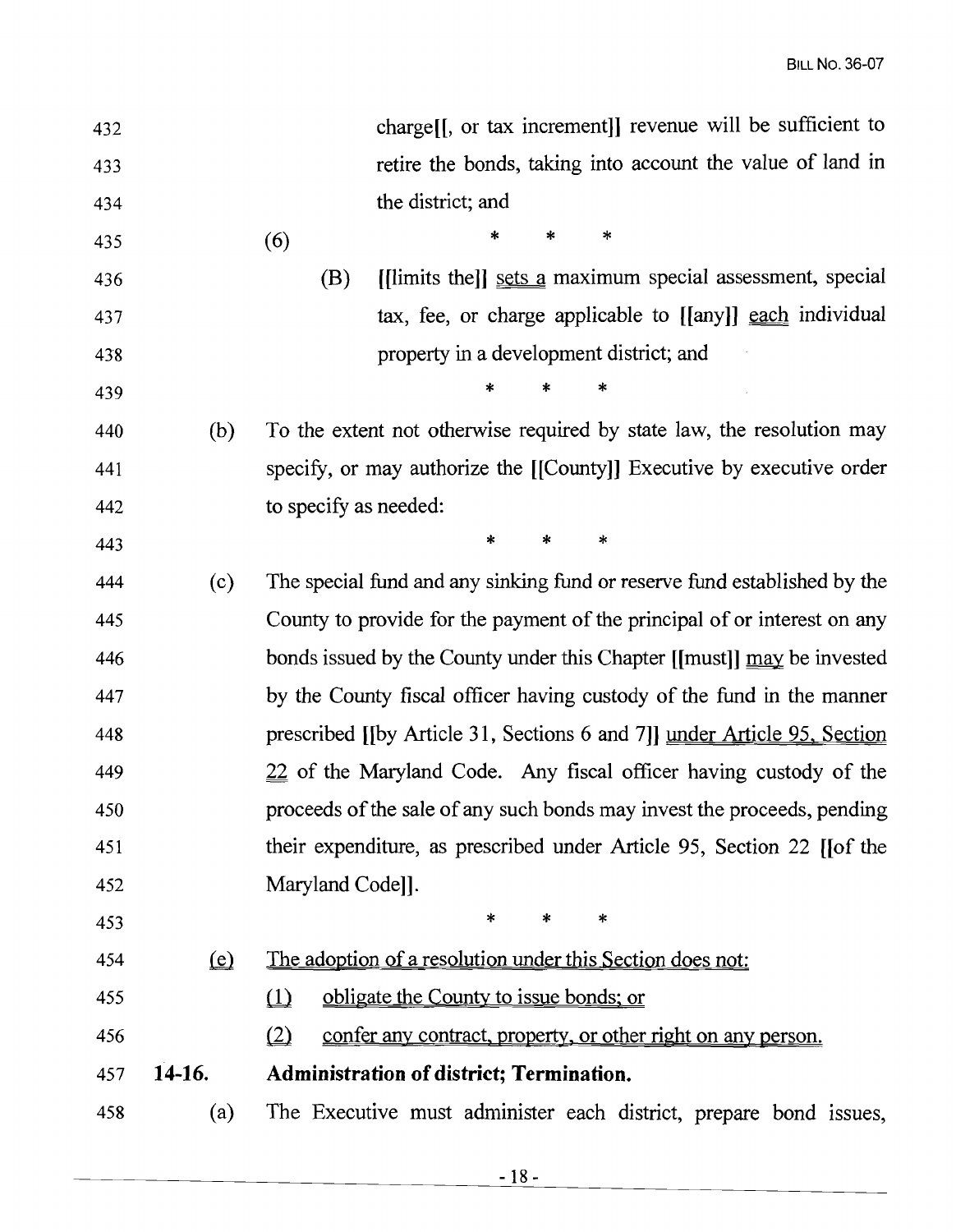| 459 |     |              | collect taxes and revenues, and oversee construction of infrastructure    |
|-----|-----|--------------|---------------------------------------------------------------------------|
| 460 |     |              | improvements. Chapter 11B does not apply to:                              |
| 461 |     | $\Omega$     | financing, acquiring, or building any infrastructure improvement          |
| 462 |     |              | under this Chapter; or                                                    |
| 463 |     | (2)          | retaining consultants or other professional services in connection        |
| 464 |     |              | with financing any infrastructure improvement or administering            |
| 465 |     |              | <u>any development district.</u>                                          |
| 466 | (b) |              | Construction of each infrastructure improvement listed in the resolution  |
| 467 |     |              | creating a district must begin promptly when bond proceeds or other       |
| 468 |     |              | funds are available unless:                                               |
| 469 |     | $\Omega$     | the approved Capital Improvements Program provides otherwise;             |
| 470 |     |              | $\mathbf{p}$                                                              |
| 471 |     | (2)          | the improvement is being or has already been built.<br>[[Unless]          |
| 472 |     |              | otherwise authorized by law, bidding and construction of                  |
| 473 |     |              | infrastructure improvements must follow the County's usual                |
| 474 |     |              | process for constructing capital improvements.]                           |
| 475 | (c) | $\Box$       | The County may contract with the Revenue Authority or another             |
| 476 |     |              | public agency or [[(subject to competitive procurement laws)]] a          |
| 477 |     |              | private party, including [[the Revenue Authority or owners]] any          |
| 478 |     |              | <u>owner</u> of property in a development district, to construct or       |
| 479 |     |              | <u>reimburse the cost of</u> any infrastructure improvement when          |
| 480 |     |              | significant cost or time savings have resulted or are likely to           |
| 481 |     |              | In a contract under this subsection, the County may<br>result.            |
| 482 |     |              | <u>reimburse the cost of an infrastructure improvement as it is being</u> |
| 483 |     |              | built or after construction is complete.                                  |
| 484 |     | $\mathbf{Q}$ | <u>However, any reimbursement of construction costs under this</u>        |
| 485 |     |              | subsection must not exceed the lowest of:                                 |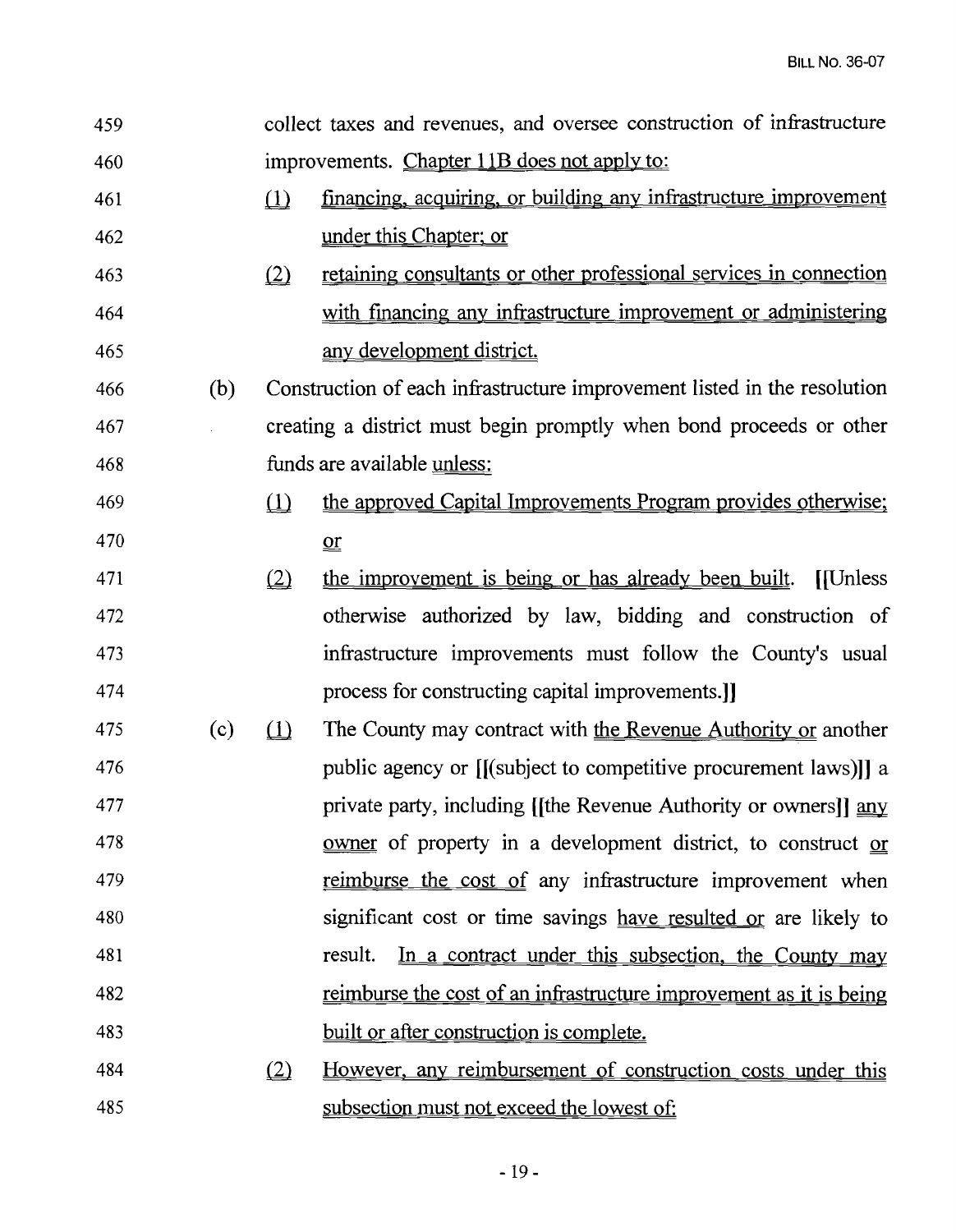| 486 |        | the unencumbered appropriation available for that item;<br>(A)                 |
|-----|--------|--------------------------------------------------------------------------------|
| 487 |        | the actual construction cost of the item; or<br>(B)                            |
| 488 |        | a fair and reasonable price developed under a cost/price<br>$\bigcirc$         |
| 489 |        | analysis method used by the Office of Procurement.                             |
| 490 | (d)    | If the County has not issued any bonds for a district created under this       |
| 491 |        | Chapter, or if all bonds issued to finance a district have been repaid, the    |
| 492 |        | County has been reimbursed for the cost of any infrastructure                  |
| 493 |        | improvement funded or reimbursed by the County, and the cost of any            |
| 494 |        | infrastructure improvement to be paid by the County directly from              |
| 495 |        | special assessments or special taxes has been paid, the Council may            |
| 496 |        | terminate the district by resolution approved by the Executive. If the         |
| 497 |        | Executive disapproves a resolution within 10 days after it is adopted and      |
| 498 |        | the Council readopts it by a vote of $[[six]] \&$ Councilmembers, or if the    |
| 499 |        | Executive does not act within 10 days after the Council adopts it, the         |
|     |        |                                                                                |
| 500 |        | resolution takes effect.                                                       |
| 501 | 14-17. | Disclosure; notices [to Buyers].                                               |
| 502 | (a)    | A [contract to sell] seller of real property located in a development          |
| 503 |        | <u>district or proposed development district (as defined in subsection (f)</u> |
| 504 |        | must disclose to [the initial buyer, and] any [later] buyer during the life    |
| 505 |        | of any [special assessment, special tax, fee, or charge authorized]            |
| 506 |        | development district created under this Chapter[,]:                            |
| 507 |        | (1)<br>the amount of any special assessment, special tax, fee, or charge       |
| 508 |        | which the buyer must pay; $or$                                                 |
| 509 |        | (2)<br><u>if that amount cannot readily be determined</u> , a method of        |
| 510 |        | <u>calculating the amount in sufficient detail to [[allow]] enable the</u>     |
| 511 |        | buyer to estimate the maximum amount the buyer will pay                        |
| 512 |        | currently and during the life of the district.                                 |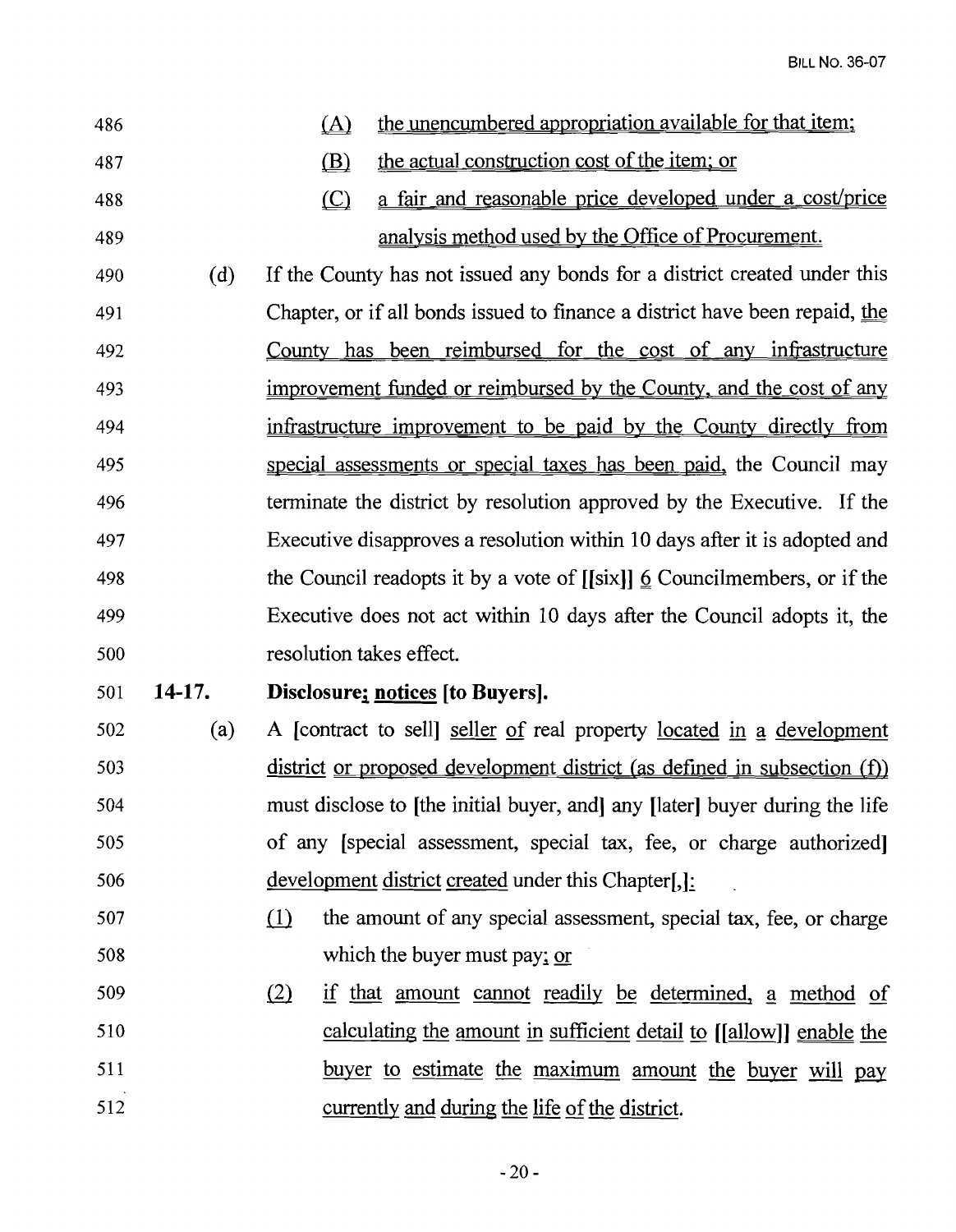513 This disclosure must be made in any sale or lot reservation contract. 514 (b) The seller of any property located in a development district or proposed 515 development district (as defined in subsection (f)) must specify in any 516 advertisement, sales brochure, or other sales material that the seller 517 creates or <u>authorizes</u>, that: 518 (1) the property is or would be located in a development district; and 519 (2) any potential buyer should ask the seller about the additional 520 taxes and other charges [[that]] for which a property owner in the 521 district may be liable [[for]]. 522 Each sales office and model home in a new housing development 523 located in development district or proposed development district (as  $524$  defined in subsection (f) must prominently display at least one sign that 525 contains the information required under this subsection. [Any contract 526 which does not disclose all items required by this Section is voidable at 527 the option of the buyer before the date of settlement.] The information 528 required under this subsection need not be included in a printed 529 advertisement that is smaller than 16 square inches. or on the initial 530 screen of an internet listing as long as the information appears elsewhere 531 on that listing.  $[6]$  [(b)] (c) A notice in a contract of sale or similar document which prominently 533 contains the heading "Notice of Special Tax or Assessment" [[in at least 534 14-point type]] and substantially conforms to the following text 535 complies with [this Section] subsection (a): 536 Each year the buyer of this property must pay a special 537 assessment or special tax imposed under Chapter 14 of the 538 Montgomery County Code, in addition to all other taxes and 539 assessments that are due. As of (date of this contract [of sale]),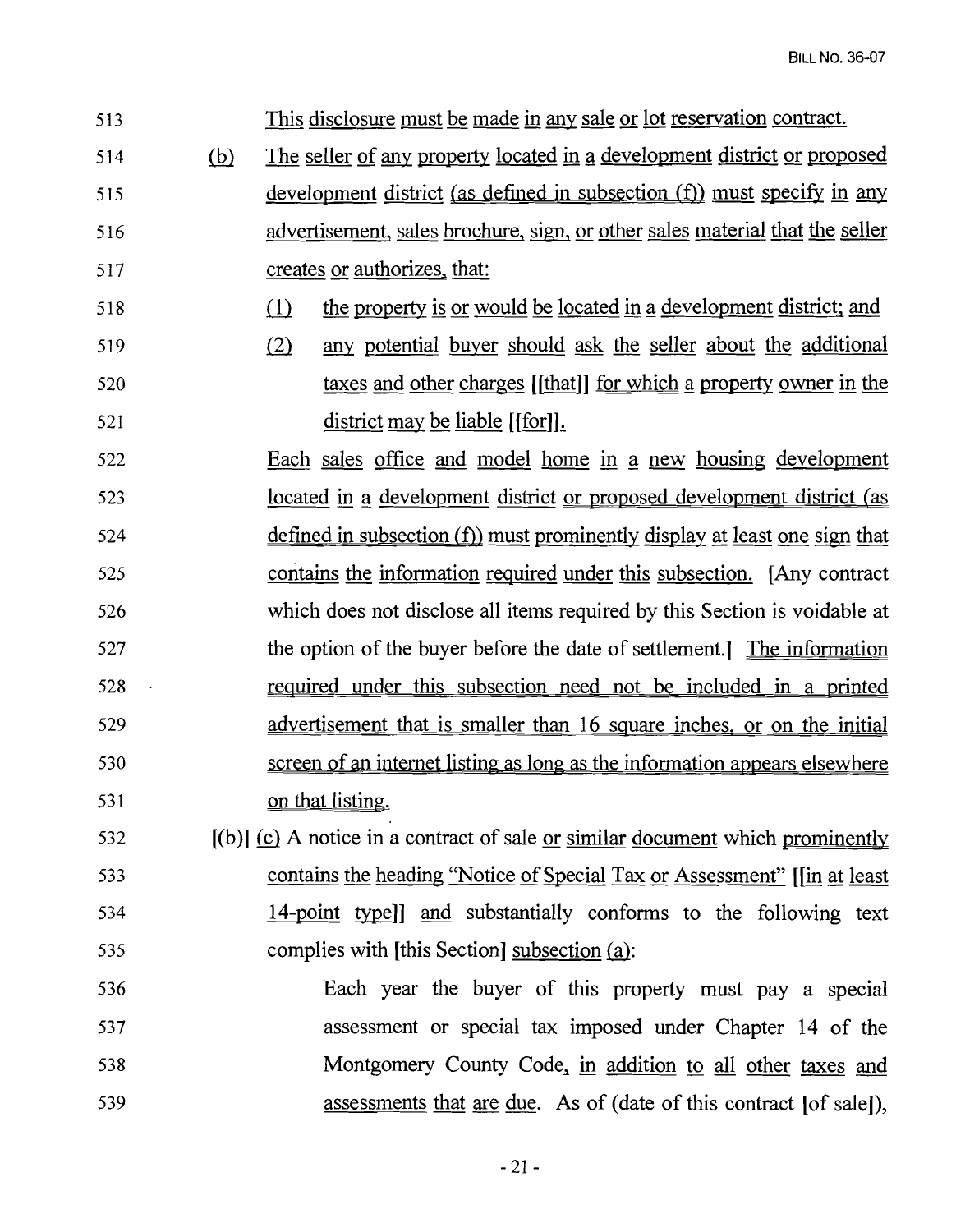the special assessment or special tax on this property amounts to or will not exceed (dollar amount in arabic numbers) each year. As of (date of each scheduled or expected increase), the assessment or tax is scheduled to increase to (amount of each scheduled or expected increase). For further information on this assessment or tax, the buyer can contact the County Department ofFinance at (current telephone number).

 If an increase in any special assessment, special tax, fee, or charge is 548 likely to occur in the foreseeable future but the timing or amount of the increase is not certain when the contract is signed, the notice must also expressly disclose that fact.

- $[651]$  [(c)] (d) [Before any bonds are issued under this Chapter] Promptly after the 552 Council adopts a resolution under Section 14-9, the Director of Finance must record among the land records of the County at the cost of the development district a declaration encumbering all real property located in the district and designating that property as subject to a development district. The declaration must terminate when the Director records a 557 release stating that all bonds are fully repaid, the County has been reimbursed for the cost of any infrastructure improvement funded or 559 reimbursed by the County, the cost of any infrastructure improvement to be paid by the County directly from special assessments or special taxes has been paid, and all other obligations of the County relating to the district have been satisfied. While the declaration is in effect. each deed 563 to any real property located in the district must contain a notice that: 564 (1) the property is located in a development district; and
- $(2)$  a declaration filed in the County land records encumbers the property.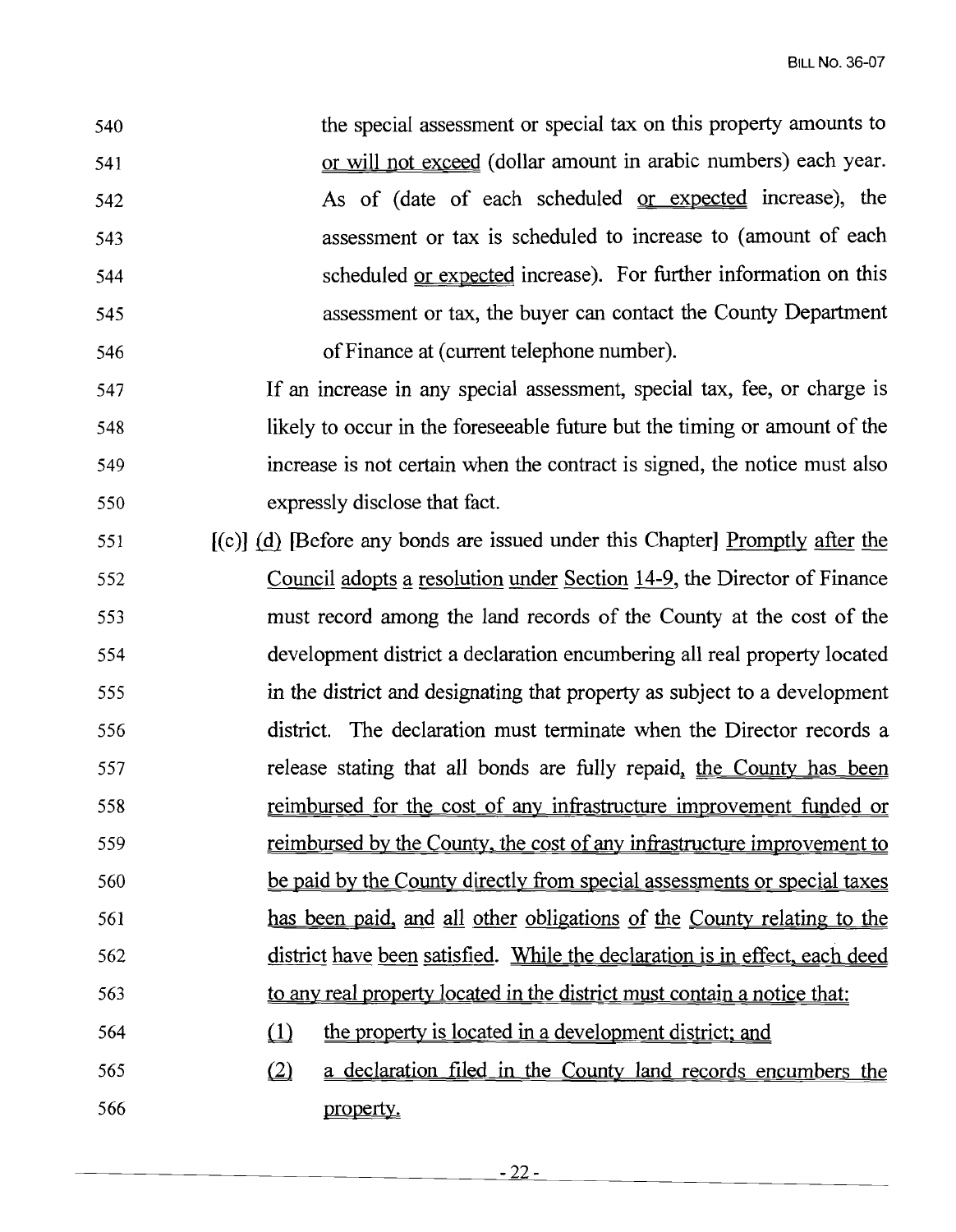- [(d)] liD The Director of Finance must indicate on the real estate tax bill for each property in a development district the amount of any special assessment or special tax imposed on the property.
- 570 (f) Any notice or other information that this Section requires a seller to 571 provide for a property located in a development district must also be 572 provided if a development district has not been created but the property is located in an area proposed to be included in development district 574 by a petition filed under Section 14-6.
- $(9)$  Any contract which does not disclose all information required by this Section is voidable at the option of the buyer before the date of settlement.
- (h} In addition to any other applicable remedy or penalty, any person who 579 does not comply with this Section is liable for any damages sustained by buyer or potential buyer because of that person's failure to provide any required notice or information. However, a seller or the seller's agent is not liable for an incorrect estimate of the amount of any tax, assessment. fee, or charge disclosed under this Section if the seller relied in good faith on a method approved or recommended by the County to estimate that amount.
- 586 (i) The Office of Consumer Protection must enforce this Section as if it 587 were part of Chapter 11.

## Sec. 2. Sections 52-54 and 52-55 are amended as follows:

- 52-54. Refunds.
- (a) Any person who has paid a development impact tax may apply for a refund ofthe tax if:
- (1) [[The]] the County has not appropriated the funds for impact 593 transportation improvements of the types listed in Section 52-58,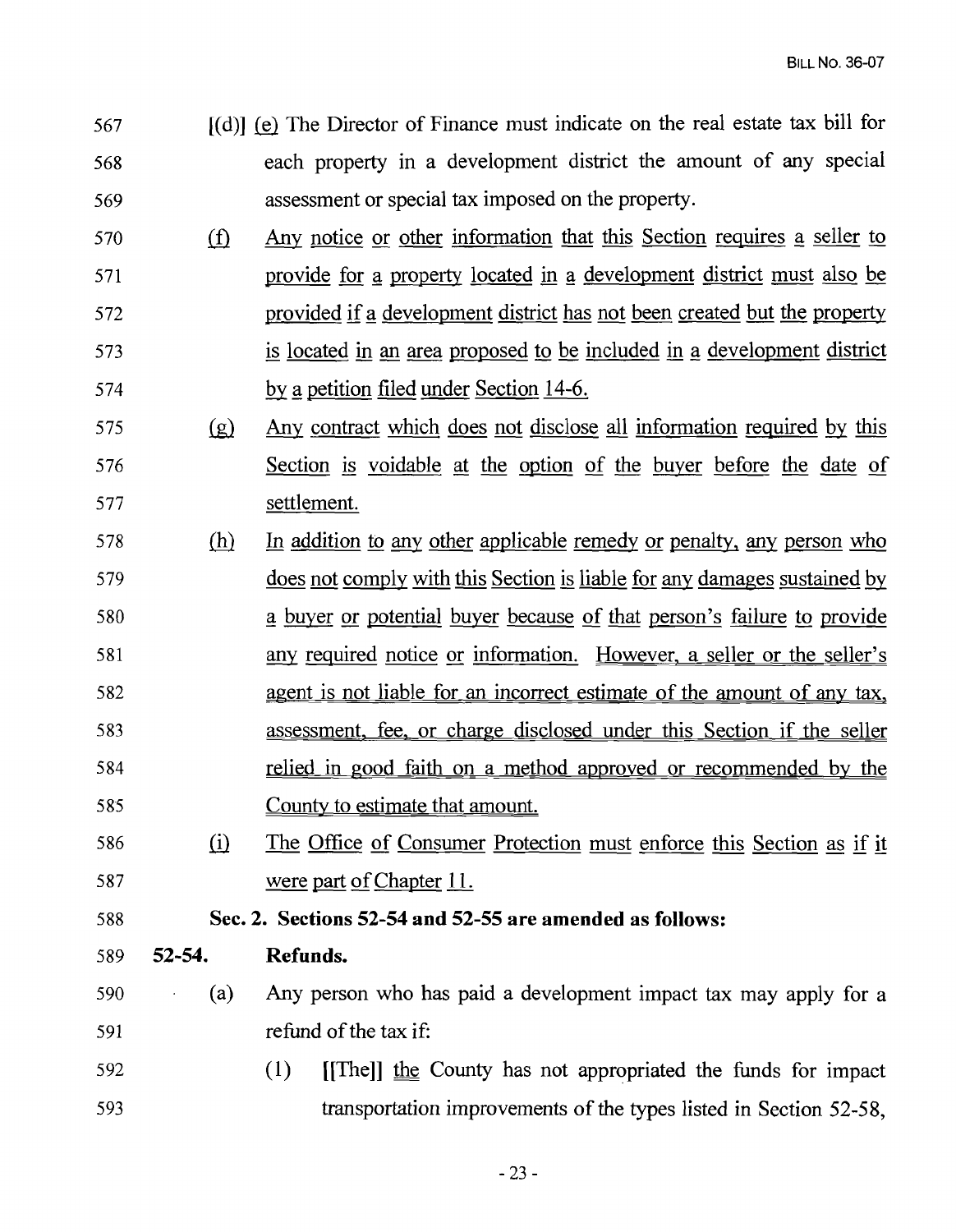- or otherwise formally designated a specific improvement of a type listed in Section 52-58 to receive funds, by the end of the sixth fiscal year after the tax is collected; 594 595 596
- (2) [[The]] the building permit has been revoked or has lapsed because [lof noncommencement of]] construction did not start; or 597 598
- (3) [[The)) the project has been physically altered, resulting in a decrease in the amount of [[the development]] impact tax due[[; or]l, 599 600 601
- $[1(4)$  A declaration encumbering the property for which the development impact tax has been paid has been recorded in the County land records as required under Section 14-17(c) and the applicant is entitled to a credit under Section 52-55(d).]] 602 603 604 605

\*

\*

\* \* \* 606

Credits. 607 52-55.

\* \* 608

- $[(d)$  To the extent provided in Section 14-10(e), an applicant is entitled to a credit against the impact tax imposed by this Article for any development district special tax, special assessment, fee, or charge paid under Chapter 14 for property located in the development district for which a building permit is sought. In calculating the amount of the credit, a special tax, special assessment, fee, or charge imposed under Chapter 14 must be considered paid for a property when a declaration encumbering the property required under Section 14-17(c) has been recorded in the County land records.]] Reserved. 609 610 611 612 613 614 615 616 617
- 618
- Applicability; interpretation. Sec. 3. 619
- (a) Any amendment to County Code Chapter 14 made in Section 1 of this 620

\*

\*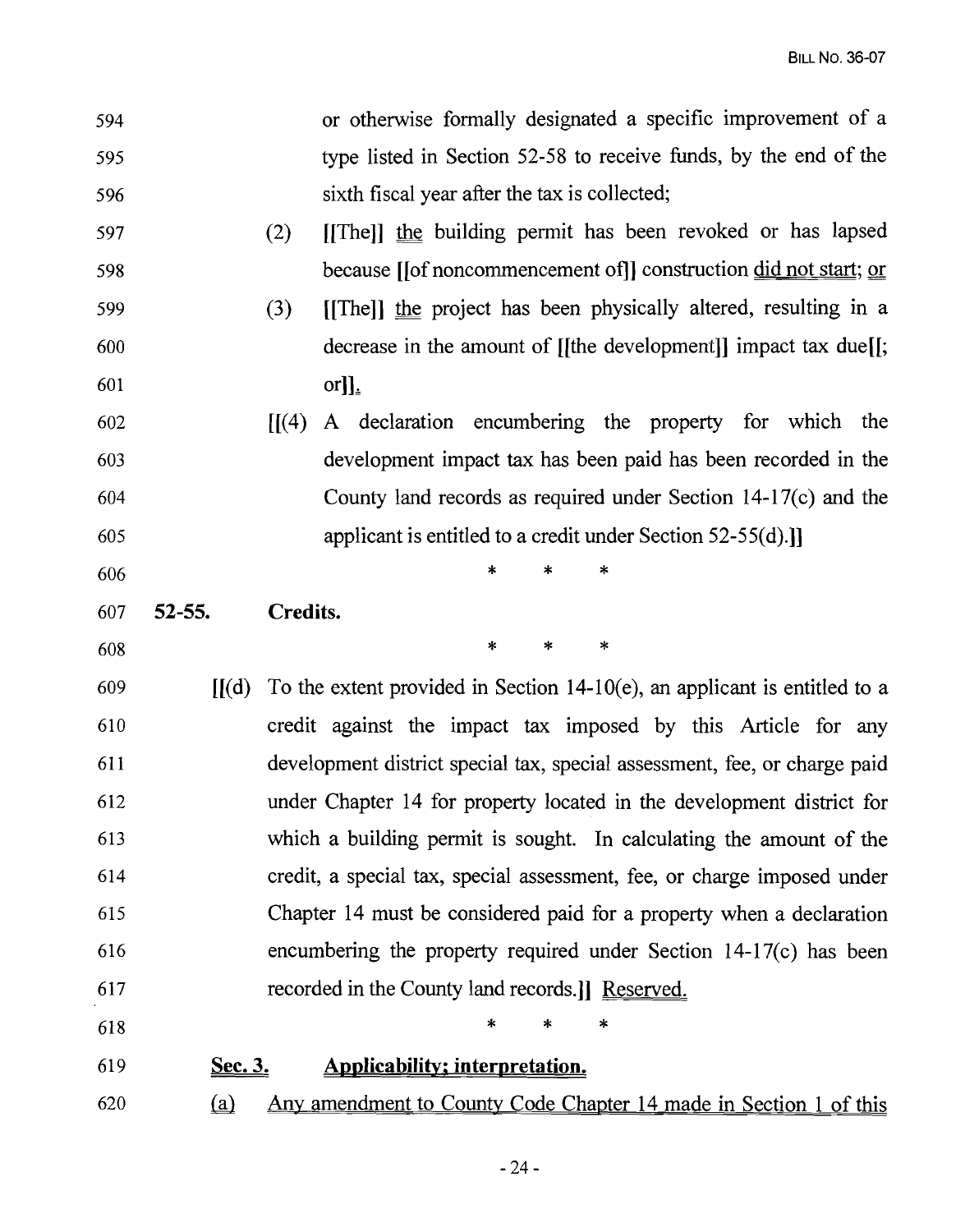| 621 |          | Act applies to any action taken after this Act takes effect with respect to     |
|-----|----------|---------------------------------------------------------------------------------|
| 622 |          | any development district created before or after this Act takes effect.         |
| 623 | (b)      | Any amendment to County Code Chapter 14 made in Section 1 of this               |
| 624 |          | Act does not alter or affect any Council resolution adopted, or other           |
| 625 |          | action taken with respect to a development district, before this Act takes      |
| 626 |          | effect.                                                                         |
| 627 | $\Omega$ | <u>Any amendment to County Code Chapter 14 made in Section 1 of this</u>        |
| 628 |          | Act does not indicate that the previous version of a provision amended          |
| 629 |          | <u>by Section 1 of this Act should be interpreted differently from the same</u> |
| 630 |          | provision as amended by Section 1 of this Act.                                  |
| 631 | (d)      | Any notice or disclosure requirement in Section 14-17, as amended by            |
| 632 |          | Section 1 of this Act, applies to any sale contract signed, and any sales       |
| 633 |          | material or advertisement for sale disseminated, after this Act takes           |
| 634 |          | effect in any development district created, and in any proposed                 |
| 635 |          | development district for which the Council adopted a resolution under           |
| 636 |          | Section 14-6, after January 1, 2001.                                            |

 $\mathcal{L}_{\text{max}}$  ,  $\mathcal{L}_{\text{max}}$